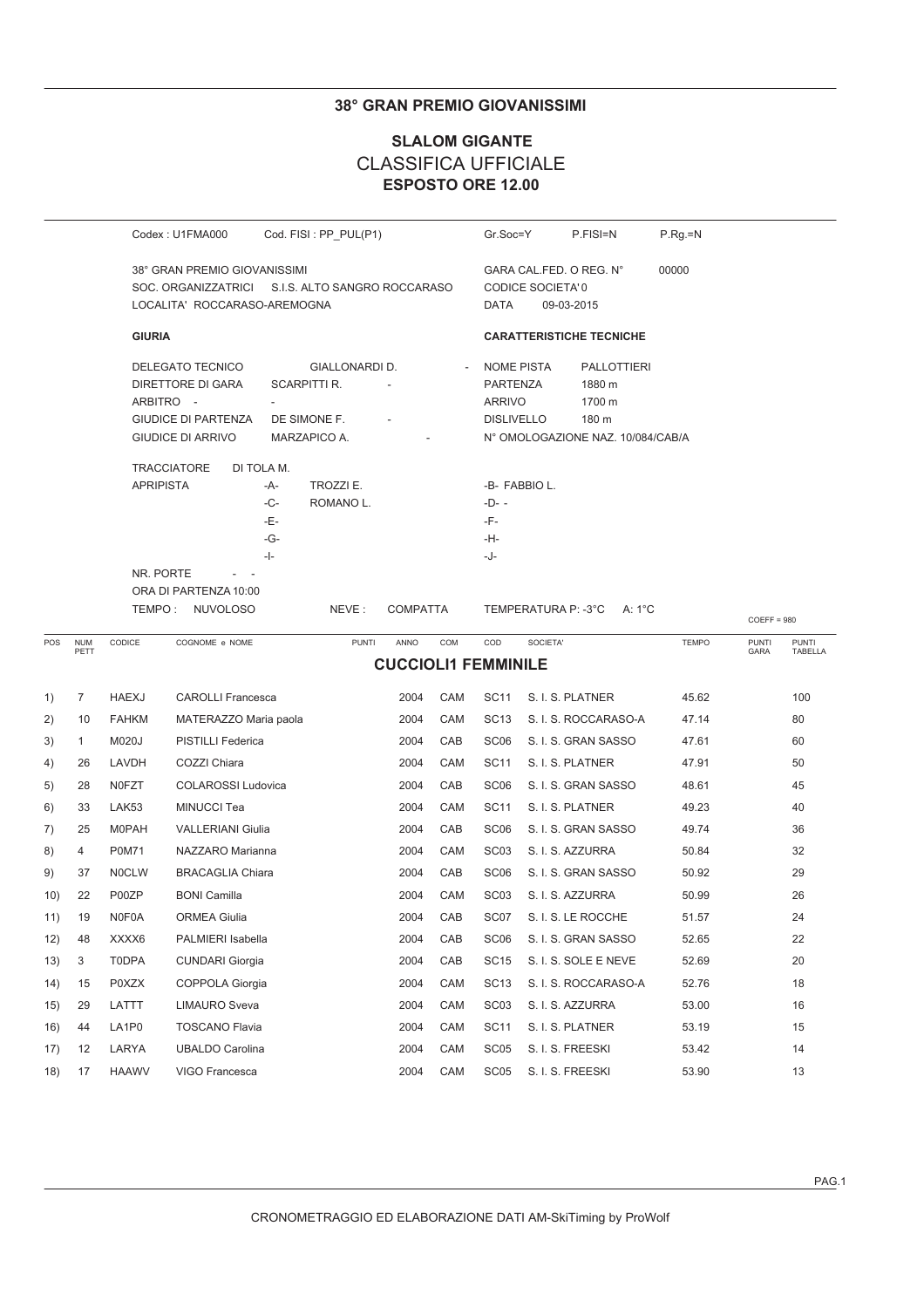|     |                    |              |                      |                                            |      |              |                  |     |                      |                      |              | $COEFF = 980$        |                         |
|-----|--------------------|--------------|----------------------|--------------------------------------------|------|--------------|------------------|-----|----------------------|----------------------|--------------|----------------------|-------------------------|
| POS | <b>NUM</b><br>PETT | CODICE       |                      | COGNOME e NOME                             |      | <b>PUNTI</b> | ANNO             | COM | COD                  | SOCIETA'             | <b>TEMPO</b> | <b>PUNTI</b><br>GARA | <b>PUNTI</b><br>TABELLA |
| 19) | 6                  | R0P8M        |                      | <b>CILENTO Claudia</b>                     |      |              | 2004             | CAB | SC07                 | S. I. S. LE ROCCHE   | 54.44        |                      | 12                      |
| 20) | 2                  | N0FR3        |                      | <b>BLANDAMURA Rebecca</b>                  |      |              | 2004             | CAB | <b>SC16</b>          | S. I. S. TRE NEVI OV | 54.53        |                      | 11                      |
| 21) | 39                 | P0PY2        |                      | <b>CALVI MOSCARDI Livia</b>                |      |              | 2004             | CAB | SC <sub>06</sub>     | S. I. S. GRAN SASSO  | 54.76        |                      | 10                      |
| 22) | 51                 | R0K9R        |                      | <b>GIANNETTI Valentina</b>                 |      |              | 2004             | CAB | SC <sub>06</sub>     | S. I. S. GRAN SASSO  | 55.21        |                      | 9                       |
| 23) | 46                 | NOCL1        |                      | DI GREGORIO Martina                        |      |              | 2004             | CAB | SC <sub>06</sub>     | S. I. S. GRAN SASSO  | 55.37        |                      | 8                       |
| 24) | 47                 | <b>MOLJV</b> |                      | FURNARI Maria eugenia                      |      |              | 2004             | CAM | SC <sub>03</sub>     | S. I. S. AZZURRA     | 55.67        |                      | $\overline{7}$          |
| 25) | 14                 | N0C9Z        |                      | CAMMAROTA Anna                             |      |              | 2004             | CAM | SC <sub>09</sub>     | S. I. S. MATH ACCADE | 56.11        |                      | 6                       |
|     | 21                 | <b>HAK7N</b> |                      | DI VITTO Roberta                           |      |              | 2004             | CAM | <b>SC13</b>          | S. I. S. ROCCARASO-A | 57.00        |                      | 5                       |
| 26) |                    |              |                      |                                            |      |              |                  |     |                      |                      |              |                      |                         |
| 27) | 45                 | N03WA        |                      | DE CIUCEIS Lucia                           |      |              | 2004             | CAM | SC <sub>03</sub>     | S. I. S. AZZURRA     | 57.12        |                      | $\overline{4}$          |
| 28) | 13                 | M0548        |                      | <b>ACTIS Ludovica</b>                      |      |              | 2004             | CAM | SC <sub>09</sub>     | S. I. S. MATH ACCADE | 01:00.41     |                      | 3                       |
| 29) | 27                 | XXXX4        |                      | <b>ESPOSITO Matilda</b>                    |      |              | 2004             | CAM | SC <sub>02</sub>     | S. I. S. ALTO SANGRO | 01:03.10     |                      | $\overline{2}$          |
| 30) | 23                 | P0X1Z        |                      | <b>PALA Rosemary</b>                       |      |              | 2004             | CAM | SC <sub>02</sub>     | S. I. S. ALTO SANGRO | 01:06.72     |                      | $\mathbf{1}$            |
| 31) | 32                 | P0RL8        |                      | SILVESTRO Ludovica                         |      |              | 2004             | CAM | <b>SC13</b>          | S. I. S. ROCCARASO-A | 01:12.99     |                      | $\mathbf 0$             |
|     |                    |              |                      | <b>CONCORRENTI NON PARTITI - TOT. 21</b>   |      |              |                  |     |                      |                      |              |                      |                         |
| 5   |                    |              | T0E40 VITALE Maria   |                                            | 2004 | CAB          | SC <sub>04</sub> |     | S. I. S. EVOLUTION S |                      |              |                      |                         |
| 8   |                    |              |                      | P0X1Y DE MAFFUTIIS Ludovica                | 2004 | CAM          | SC <sub>02</sub> |     | S. I. S. ALTO SANGRO |                      |              |                      |                         |
| 9   |                    |              | P0X1F LUZI Emma      |                                            | 2004 | CAM          | SC <sub>02</sub> |     | S. I. S. ALTO SANGRO |                      |              |                      |                         |
| 11  |                    |              |                      | P0XA8 CAMPISI Chiara                       | 2004 | CAB          | SC01             |     | S. I. S. 2000-OVINDO |                      |              |                      |                         |
| 16  |                    |              |                      | R0DFJ GAETANI Arianna                      | 2004 | CAB          | SC <sub>01</sub> |     | S. I. S. 2000-OVINDO |                      |              |                      |                         |
| 18  |                    | N0579        |                      | <b>GARGANO Martina</b>                     | 2004 | CAM          | <b>SC13</b>      |     | S. I. S. ROCCARASO-A |                      |              |                      |                         |
| 20  |                    |              |                      | XXXX1 TONZONE Laura                        | 2004 | CAM          | SC <sub>09</sub> |     | S. I. S. MATH ACCADE |                      |              |                      |                         |
| 24  |                    | <b>T0E65</b> |                      | NEVOLA Claudia                             | 2004 | CAB          | <b>SC15</b>      |     | S. I. S. SOLE E NEVE |                      |              |                      |                         |
| 30  |                    |              |                      | HA4H7 SORRENTINO Camilla                   | 2004 | CAM          | SC <sub>09</sub> |     | S. I. S. MATH ACCADE |                      |              |                      |                         |
| 31  |                    |              |                      | M0A6R PIGNATELLI SPINAZZOL Elisabetta 2004 |      | CAM          | <b>SC05</b>      |     | S. I. S. FREESKI     |                      |              |                      |                         |
| 34  |                    |              |                      | XXXX8 VITOBELLO Elif                       | 2004 | CAB          | <b>SC15</b>      |     | S. I. S. SOLE E NEVE |                      |              |                      |                         |
| 35  |                    | POLL6        |                      | RUMOLO Giorgia                             | 2004 | CAM          | <b>SC05</b>      |     | S. I. S. FREESKI     |                      |              |                      |                         |
| 36  |                    | T0724        |                      | <b>VINCIGUERRA Lucia</b>                   | 2004 | CAM          | SC <sub>03</sub> |     | S. I. S. AZZURRA     |                      |              |                      |                         |
| 38  |                    |              |                      | HAA58 COPPOLA Carlotta                     | 2004 | CAM          | <b>SC11</b>      |     | S. I. S. PLATNER     |                      |              |                      |                         |
| 40  |                    | LA80V        |                      | <b>ALOSCHI Miriam</b>                      | 2004 | CAM          | SC <sub>05</sub> |     | S. I. S. FREESKI     |                      |              |                      |                         |
| 41  |                    |              |                      | HAM50 CESARE Maria teresa                  | 2004 | CAM          | SC <sub>03</sub> |     | S. I. S. AZZURRA     |                      |              |                      |                         |
| 42  |                    |              |                      | LAVJW GUERRA Alberta                       | 2004 | CAM          | <b>SC11</b>      |     | S. I. S. PLATNER     |                      |              |                      |                         |
| 43  |                    |              | HA4Y4 BARULLI Elisa  |                                            | 2004 | CAM          | SC <sub>03</sub> |     | S. I. S. AZZURRA     |                      |              |                      |                         |
| 49  |                    |              |                      | M032L FALCONIO Anna maria                  | 2004 | CAM          | SC <sub>03</sub> |     | S. I. S. AZZURRA     |                      |              |                      |                         |
| 50  |                    |              |                      | LACRN SPENA Isabel dominique               | 2004 | CAM          | <b>SC11</b>      |     | S. I. S. PLATNER     |                      |              |                      |                         |
| 194 |                    |              | R0E39 ALTIERI Giulia |                                            | 2004 | CAM          | SC <sub>03</sub> |     | S. I. S. AZZURRA     |                      |              |                      |                         |

#### **CONCORRENTI NON ARRIVATI - TOT. 0**

#### **CONCORRENTI SQUALIFICATI - TOT. 0**

|            |                    |               |                                |              |             |                           |                  |                      |              | $COEFF = 980$               |                         |
|------------|--------------------|---------------|--------------------------------|--------------|-------------|---------------------------|------------------|----------------------|--------------|-----------------------------|-------------------------|
| <b>POS</b> | <b>NUM</b><br>PETT | <b>CODICE</b> | COGNOME e NOME                 | <b>PUNTI</b> | <b>ANNO</b> | <b>COM</b>                | COD              | SOCIETA'             | <b>TEMPO</b> | <b>PUNTI</b><br><b>GARA</b> | <b>PUNTI</b><br>TABELLA |
|            |                    |               |                                |              |             | <b>CUCCIOLI1 MASCHILE</b> |                  |                      |              |                             |                         |
| 1)         | 67                 | <b>MOLZM</b>  | DI FLORIO Roberto              |              | 2004        | <b>CAM</b>                | SC <sub>09</sub> | S. I. S. MATH ACCADE | 45.03        |                             | 100                     |
| 2)         | 66                 | LA7E8         | CAPUTO Lorenzo                 |              | 2004        | CAB                       | SC <sub>17</sub> | S. I. S. RIVISONDOLI | 45.60        |                             | 80                      |
| 3)         | 65                 | FA400         | <b>BOLLETTI CENSI Marcello</b> |              | 2004        | CAM                       | <b>SC11</b>      | S. I. S. PLATNER     | 45.65        |                             | 60                      |
| 4)         | 71                 | FA81M         | COSTANZO Adolfo                |              | 2004        | <b>CAM</b>                | <b>SC11</b>      | S. I. S. PLATNER     | 46.71        |                             | 50                      |
| 5)         | 70                 | M0M6Z         | <b>COCHETTI Daniele</b>        |              | 2004        | CAB                       | SC <sub>07</sub> | S. I. S. LE ROCCHE   | 46.97        |                             | 45                      |
| 6)         | 53                 | N0CM1         | <b>FELICETTI Matteo</b>        |              | 2004        | CAB                       | SC <sub>01</sub> | S. I. S. 2000-OVINDO | 47.08        |                             | 40                      |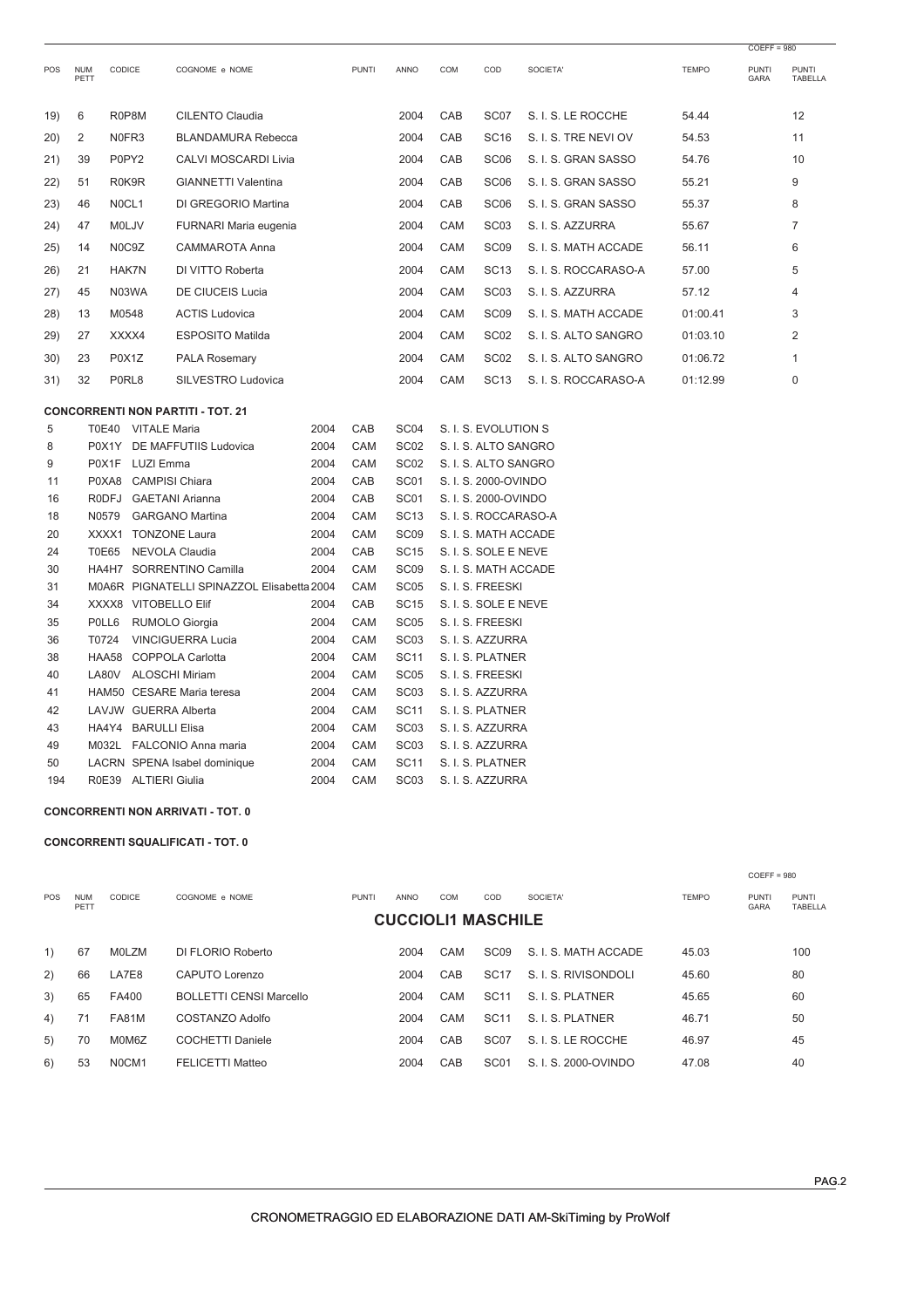| POS      | <b>NUM</b><br>PETT | CODICE                | COGNOME e NOME                           |              | <b>PUNTI</b> | ANNO                     | COM | COD                                      | SOCIETA'             | <b>TEMPO</b> | <b>PUNTI</b><br>GARA | PUNTI<br><b>TABELLA</b> |
|----------|--------------------|-----------------------|------------------------------------------|--------------|--------------|--------------------------|-----|------------------------------------------|----------------------|--------------|----------------------|-------------------------|
| 7)       | 82                 | <b>NOJXC</b>          | SAVOIA Riccardo                          |              |              | 2004                     | CAM | <b>SC11</b>                              | S. I. S. PLATNER     | 47.68        |                      | 36                      |
| 8)       | 69                 | <b>N0F97</b>          | DI LIETO Mattia                          |              |              | 2004                     | CAB | SC <sub>01</sub>                         | S. I. S. 2000-OVINDO | 48.66        |                      | 32                      |
| 9)       | 56                 | <b>NOFPZ</b>          | REGAZZONI Giorgio                        |              |              | 2004                     | CAB | <b>SC16</b>                              | S. I. S. TRE NEVI OV | 48.74        |                      | 29                      |
| 10)      | 63                 | NOL3V                 | MANZOCCHI Antonio                        |              |              | 2004                     | CAM | SC <sub>02</sub>                         | S. I. S. ALTO SANGRO | 49.09        |                      | 26                      |
| 11)      | 68                 | 4HYNV                 | <b>SCHIAPPA Mattia</b>                   |              |              | 2004                     | CAB | <b>SC14</b>                              | S. I. S. SCANNO      | 49.24        |                      | 24                      |
| 12)      | 61                 | <b>N0F98</b>          | <b>CAPUTI Valentino</b>                  |              |              | 2004                     | CAB | SC <sub>08</sub>                         | S. I. S. MAGNOLA-OVI | 49.39        |                      | 22                      |
| 13)      | 92                 | LA5ME                 | <b>LOTTINI Riccardo</b>                  |              |              | 2004                     | CAM | <b>SC11</b>                              | S. I. S. PLATNER     | 49.42        |                      | 20                      |
| 14)      | 97                 | FA7T0                 | <b>DEL GUERCIO Luigi</b>                 |              |              | 2004                     | CAM | <b>SC11</b>                              | S. I. S. PLATNER     | 49.65        |                      | 18                      |
| 15)      | 54                 | <b>XXXXX</b>          | SPAGNAMUSSO Antonio                      |              |              | 2004                     | CAM | SC <sub>03</sub>                         | S. I. S. AZZURRA     | 50.08        |                      | 16                      |
| 16)      | 99                 | N0D1A                 | DI STEFANO Alessandro                    |              |              | 2004                     | CAB | SC07                                     | S. I. S. LE ROCCHE   | 50.14        |                      | 15                      |
| 17)      | 108                | <b>LAV49</b>          | <b>CRICRI' Eugenio</b>                   |              |              | 2004                     | CAM | <b>SC11</b>                              | S. I. S. PLATNER     | 50.28        |                      | 14                      |
| 18)      | 98                 | LA513                 | <b>NINNI Andrea</b>                      |              |              | 2004                     | CAM | SC <sub>03</sub>                         | S. I. S. AZZURRA     | 51.17        |                      | 13                      |
| 19)      | 76                 | <b>NOCZC</b>          | PITTORI Tommaso                          |              |              | 2004                     | CAB | <b>SC16</b>                              | S. I. S. TRE NEVI OV | 51.18        |                      | 12                      |
| 20)      | 52                 | N0F0E                 | CIFOLA Edoardo                           |              |              | 2004                     | CAB | SC07                                     | S. I. S. LE ROCCHE   | 51.37        |                      | 11                      |
| 21)      | 91                 | <b>HANMW</b>          | NOCERINO Carlo                           |              |              | 2004                     | CAM | SC <sub>03</sub>                         | S. I. S. AZZURRA     | 51.45        |                      | 10                      |
| (22)     | 90                 | <b>N0A69</b>          | <b>CORPETTI Francesco</b>                |              |              | 2004                     | CAB | SC07                                     | S. I. S. LE ROCCHE   | 51.45        |                      | 9                       |
| 23)      | 57                 | N0A5T                 | <b>ZURLO Lorenzo</b>                     |              |              | 2004                     | CAM | <b>SC13</b>                              | S. I. S. ROCCARASO-A | 51.51        |                      | 8                       |
| 24)      | 55                 | <b>HAPYA</b>          | <b>CALVISI Daniel</b>                    |              |              | 2004                     | CAB | SC <sub>06</sub>                         | S. I. S. GRAN SASSO  | 51.53        |                      | 7                       |
| 25)      | 83                 | R0J2E                 | <b>MADAMA Edoardo</b>                    |              |              | 2004                     | CAB | SC <sub>06</sub>                         | S. I. S. GRAN SASSO  | 51.83        |                      | 6                       |
| 26)      | 79                 | <b>NOJRZ</b>          | SALVATI Alessandro                       |              |              | 2004                     | CAB | SC01                                     | S. I. S. 2000-OVINDO | 51.83        |                      | 5                       |
| 27)      | 80                 | FALR3                 | <b>LAMBIASE Lorenzo</b>                  |              |              | 2004                     | CAM | SC <sub>09</sub>                         | S. I. S. MATH ACCADE | 52.50        |                      | 4                       |
| 28)      | 58                 | <b>MOEPC</b>          | FIORILLO Tommaso                         |              |              | 2004                     | CAM | SC <sub>03</sub>                         | S. I. S. AZZURRA     | 52.71        |                      | 3                       |
| 29)      | 95                 | <b>ROMTJ</b>          | CIFANI Filippo                           |              |              | 2004                     | CAB | <b>SC16</b>                              | S. I. S. TRE NEVI OV | 53.19        |                      | 2                       |
| 30)      | 195                | <b>TOEFX</b>          | FILIPPI Giovanni                         |              |              | 2004                     | CAB | SC07                                     | S. I. S. LE ROCCHE   | 53.61        |                      | 1                       |
| 31)      | 85                 | M0P7C                 | <b>MORETTI Riccardo</b>                  |              |              | 2004                     | CAB | SC07                                     | S. I. S. LE ROCCHE   | 54.04        |                      | $\Omega$                |
| 32)      | 105                | <b>N0EZY</b>          | <b>CARDUCCI Luca</b>                     |              |              | 2004                     | CAB | SC07                                     | S. I. S. LE ROCCHE   | 54.14        |                      | $\Omega$                |
| 33)      | 106                | HA9L8                 | <b>FUMO Claudio</b>                      |              |              | 2004                     | CAM | SC <sub>03</sub>                         | S. I. S. AZZURRA     | 54.30        |                      | 0                       |
| 34)      | 86                 | N0FR1                 | DE LUCA Lorenzo                          |              |              | 2004                     | CAB | <b>SC16</b>                              | S. I. S. TRE NEVI OV | 54.33        |                      | $\Omega$                |
| 35)      | 73                 | R0K9P                 | GIANNETTI Jacopo                         |              |              | 2004                     | CAB | SC <sub>06</sub>                         | S. I. S. GRAN SASSO  | 55.21        |                      | 0                       |
| 36)      | 94                 | T0ELW                 | PONZO Dario                              |              |              | 2004                     | CAB | <b>SC15</b>                              | S. I. S. SOLE E NEVE | 55.60        |                      | 0                       |
| 37)      | 74                 | M0L3D                 | PICCHI Stefano                           |              |              | 2004                     | CAB | SC07                                     | S. I. S. LE ROCCHE   | 56.20        |                      | 0                       |
| 38)      | 96                 | <b>RONMZ</b>          | <b>IANNI NERONI Paolo maria</b>          |              |              | 2004                     | CAB | <b>SC16</b>                              | S. I. S. TRE NEVI OV | 57.86        |                      | $\mathbf 0$             |
| 39)      | 81                 | T0E9L                 | <b>GALLO Michele</b>                     |              |              | 2004                     | CAB | SC <sub>01</sub>                         | S. I. S. 2000-OVINDO | 58.25        |                      | 0                       |
| 40)      | 60                 | N0JXH                 | CARPENTIERO Francesco paolo              |              |              | 2004                     | CAM | SC <sub>05</sub>                         | S. I. S. FREESKI     | 58.76        |                      | 0                       |
| 41)      | 89                 | <b>MONNV</b>          | MASONI Matteo maria                      |              |              | 2004                     | CAB | SC <sub>06</sub>                         | S. I. S. GRAN SASSO  | 01:00.32     |                      | 0                       |
|          |                    |                       | <b>CONCORRENTI NON PARTITI - TOT. 17</b> |              |              |                          |     |                                          |                      |              |                      |                         |
| 59       |                    |                       | LAEKH DE CONCILIIS Luigi maria           | 2004         | CAM          | SC <sub>09</sub>         |     | S. I. S. MATH ACCADE                     |                      |              |                      |                         |
| 64       |                    |                       | CAE67 D'ARISTOTILE Giorgio               | 2004         | CAM          | <b>SC10</b>              |     | S. I. S. PASSOLANCIA                     |                      |              |                      |                         |
| 72<br>75 |                    | T08WZ BIANCO Matteo   | LARYJ DE CARO Francesco                  | 2004<br>2004 | CAB<br>CAM   | SC15<br>SC <sub>05</sub> |     | S. I. S. SOLE E NEVE<br>S. I. S. FREESKI |                      |              |                      |                         |
| 77       |                    | R0F3Y VERDE Matteo    |                                          | 2004         | CAM          | SC13                     |     | S. I. S. ROCCARASO-A                     |                      |              |                      |                         |
| 78       |                    | P0XAE PINELLI Antonio |                                          | 2004         | CAM          | SC <sub>03</sub>         |     | S. I. S. AZZURRA                         |                      |              |                      |                         |
| 84       |                    |                       | T0722 SPICCIARIELLO Claudio              | 2004         | CAM          | SC <sub>03</sub>         |     | S. I. S. AZZURRA                         |                      |              |                      |                         |

87 TOELX MARIANO Francesco 2004 CAB SC15 S.I.S. SOLE E NEVE 88 XXXX2 SANITA' Filippo 2004 CAM SC05 S. I. S. FREESKI

COEFF = 980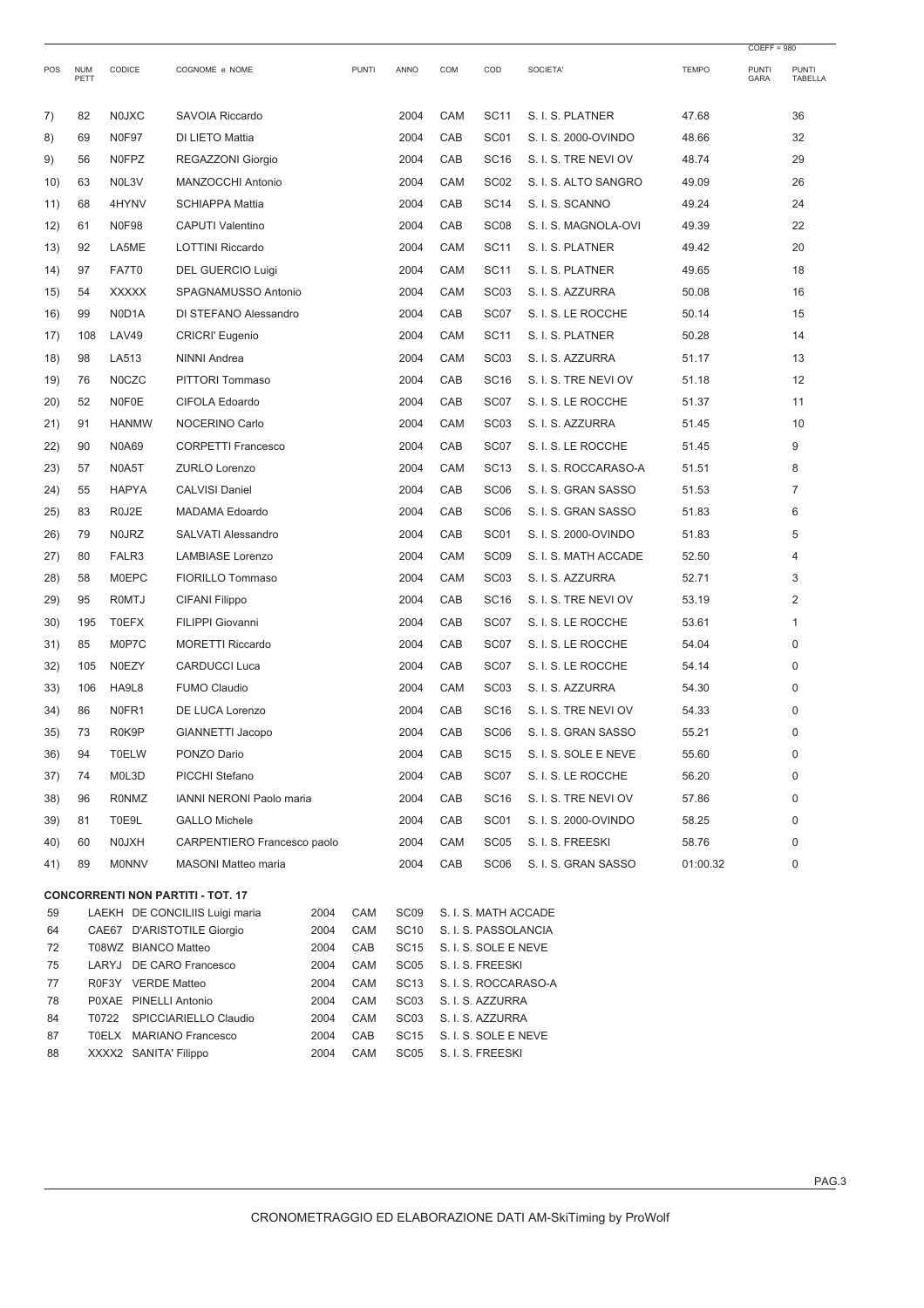| 93  |        | XXXX3 ROSSI Pietro                       | 2004 | CAM | SC <sub>05</sub> | S. I. S. FREESKI     |
|-----|--------|------------------------------------------|------|-----|------------------|----------------------|
| 100 |        | M099R MINOZZI Sergio                     | 2004 | CAM | <b>SC11</b>      | S. I. S. PLATNER     |
| 101 | NOKA1  | RUOCCO Fabrizio                          | 2004 | CAM | SC <sub>03</sub> | S. I. S. AZZURRA     |
| 102 |        | P0PWT COLETTI Damiano                    | 2004 | CAB | SC <sub>07</sub> | S. I. S. LE ROCCHE   |
| 103 |        | LAWLC, MORACE Davide                     | 2004 | CAM | <b>SC11</b>      | S. I. S. PLATNER     |
| 104 |        | <b>FANTE</b> PAONE Gianluca              | 2004 | CAM | <b>SC11</b>      | S. I. S. PLATNER     |
| 107 | I A7TI | RICCITIELLO Stefano                      | 2004 | CAM | <b>SC11</b>      | S I S PIATNER        |
| 109 |        | M0FPW RISPO Fabrizio                     | 2004 | CAM | SC <sub>03</sub> | S. I. S. AZZURRA     |
|     |        | <b>CONCORRENTI NON ARRIVATI - TOT. 1</b> |      |     |                  |                      |
| 62  |        | HAN50 COMO Giovanni                      | 2004 | CAB | <b>SC15</b>      | S. I. S. SOLE E NEVE |

**CONCORRENTI SQUALIFICATI - TOT. 0**

|            |                    |                               |                                                          |              |              |                          |     |                                          |                      |              | $COEFF = 980$               |                         |
|------------|--------------------|-------------------------------|----------------------------------------------------------|--------------|--------------|--------------------------|-----|------------------------------------------|----------------------|--------------|-----------------------------|-------------------------|
| POS        | <b>NUM</b><br>PETT | CODICE                        | COGNOME e NOME                                           |              | <b>PUNTI</b> | ANNO                     | COM | COD                                      | SOCIETA'             | <b>TEMPO</b> | <b>PUNTI</b><br><b>GARA</b> | <b>PUNTI</b><br>TABELLA |
|            |                    |                               |                                                          |              |              |                          |     | <b>CUCCIOLI2 FEMMINILE</b>               |                      |              |                             |                         |
| 1)         | 114                | M0DY1                         | CASTALDO Ludovica                                        |              |              | 2003                     | CAM | <b>SC13</b>                              | S. I. S. ROCCARASO-A | 44.67        |                             | 100                     |
| 2)         | 130                | LAXL3                         | <b>IZZO Ginevra</b>                                      |              |              | 2003                     | CAM | <b>SC11</b>                              | S. I. S. PLATNER     | 45.88        |                             | 80                      |
| 3)         | 115                | HATR8                         | <b>MARASCO Giulia</b>                                    |              |              | 2003                     | CAM | <b>SC11</b>                              | S. I. S. PLATNER     | 47.29        |                             | 60                      |
| 4)         | 129                | <b>MONTW</b>                  | <b>EVANGELISTA Ginevra</b>                               |              |              | 2003                     | CAB | <b>SC16</b>                              | S. I. S. TRE NEVI OV | 47.71        |                             | 50                      |
| 5)         | 116                | HAP50                         | D'ALOISIO Camilla                                        |              |              | 2003                     | CAB | <b>SC17</b>                              | S. I. S. RIVISONDOLI | 48.63        |                             | 45                      |
| 6)         | 122                | <b>MOLZZ</b>                  | PELUSO Laura                                             |              |              | 2003                     | CAM | SC <sub>02</sub>                         | S. I. S. ALTO SANGRO | 48.93        |                             | 40                      |
| 7)         | 146                | FAA8A                         | PAPA Marta                                               |              |              | 2003                     | CAM | SC <sub>09</sub>                         | S. I. S. MATH ACCADE | 49.26        |                             | 36                      |
| 8)         | 121                | <b>FAETW</b>                  | <b>CASERTA Gabriella</b>                                 |              |              | 2003                     | CAM | SC <sub>09</sub>                         | S. I. S. MATH ACCADE | 49.62        |                             | 32                      |
| 9)         | 138                | <b>MOFRT</b>                  | <b>FRADDOSIO Susanna</b>                                 |              |              | 2003                     | CAB | <b>SC16</b>                              | S. I. S. TRE NEVI OV | 49.78        |                             | 29                      |
| 10)        | 193                | FAA8E                         | SARUBBI Maria wanda                                      |              |              | 2003                     | CAM | <b>SC11</b>                              | S. I. S. PLATNER     | 50.03        |                             | 26                      |
| 11)        | 141                | LAW46                         | <b>TREVISINI Chiara</b>                                  |              |              | 2003                     | CAB | <b>SC16</b>                              | S. I. S. TRE NEVI OV | 50.98        |                             | 24                      |
| 12)        | 140                | <b>ROJKK</b>                  | MECCO Alice                                              |              |              | 2003                     | CAM | SC <sub>09</sub>                         | S. I. S. MATH ACCADE | 51.77        |                             | 22                      |
| 13)        | 133                | LA50N                         | <b>BERTI Ludovica</b>                                    |              |              | 2003                     | CAM | SC <sub>09</sub>                         | S. I. S. MATH ACCADE | 51.83        |                             | 20                      |
| 14)        | 119                | M0KD1                         | <b>PITTORI Marta</b>                                     |              |              | 2003                     | CAB | SC <sub>16</sub>                         | S. I. S. TRE NEVI OV | 52.01        |                             | 18                      |
| 15)        | 132                | FAJY3                         | <b>GRECO Fabrizia</b>                                    |              |              | 2003                     | CAM | SC <sub>05</sub>                         | S. I. S. FREESKI     | 52.02        |                             | 16                      |
| 16)        | 127                | HAD2W                         | GAROFALO Maria giovanna                                  |              |              | 2003                     | CAM | SC <sub>09</sub>                         | S. I. S. MATH ACCADE | 52.08        |                             | 15                      |
| 17)        | 144                | HA7JV                         | SPIGNO Elena sofia                                       |              |              | 2003                     | CAM | SC <sub>09</sub>                         | S. I. S. MATH ACCADE | 52.12        |                             | 14                      |
| 18)        | 118                | <b>NOCLT</b>                  | DI LIETO Zoe                                             |              |              | 2003                     | CAB | SC <sub>06</sub>                         | S. I. S. GRAN SASSO  | 52.22        |                             | 13                      |
| 19)        | 145                | N0CRZ                         | <b>CIMMINO Viola</b>                                     |              |              | 2003                     | CAM | SC <sub>09</sub>                         | S. I. S. MATH ACCADE | 52.32        |                             | 12                      |
| 20)        | 112                | M0M2N                         | <b>MOSCA Martina</b>                                     |              |              | 2003                     | CAM | SC <sub>02</sub>                         | S. I. S. ALTO SANGRO | 52.32        |                             | 11                      |
| 21)        | 123                | HAT3V                         | DI BATTISTA Brenda                                       |              |              | 2003                     | CAM | SC <sub>05</sub>                         | S. I. S. FREESKI     | 53.39        |                             | 10                      |
| (22)       | 120                | N0A5R                         | MIGLIACCIO Rosalba                                       |              |              | 2003                     | CAM | <b>SC13</b>                              | S. I. S. ROCCARASO-A | 54.99        |                             | 9                       |
| 23)        | 142                | <b>ROJKL</b>                  | <b>MECCO Ludovica</b>                                    |              |              | 2003                     | CAM | SC <sub>09</sub>                         | S. I. S. MATH ACCADE | 55.13        |                             | 8                       |
| 24)        | 131                | <b>FAMEP</b>                  | <b>LICENZIATI Enrica</b>                                 |              |              | 2003                     | CAM | <b>SC13</b>                              | S. I. S. ROCCARASO-A | 58.61        |                             | $\overline{7}$          |
| 25)        | 124                | XXX10                         | <b>CIRICILLO Sara</b>                                    |              |              | 2003                     | CAB | <b>SC15</b>                              | S. I. S. SOLE E NEVE | 01:01.92     |                             | 6                       |
|            |                    |                               | <b>CONCORRENTI NON PARTITI - TOT. 11</b>                 |              |              |                          |     |                                          |                      |              |                             |                         |
| 110        |                    | <b>FAC9M PENNAROLA Giulia</b> |                                                          | 2003         | CAM          | SC <sub>09</sub>         |     | S. I. S. MATH ACCADE                     |                      |              |                             |                         |
| 111        |                    | FAMJ6 CALORO Benedetta        |                                                          | 2003         | CAM          | SC <sub>03</sub>         |     | S. I. S. AZZURRA                         |                      |              |                             |                         |
| 113        |                    | XXXX9 RANDAZZO Giulia         |                                                          | 2003         | CAB          | <b>SC15</b>              |     | S. I. S. SOLE E NEVE                     |                      |              |                             |                         |
| 117        |                    | LADE5 MARZOLA Federica        |                                                          | 2003         | CAB<br>CAM   | SC07<br>SC <sub>03</sub> |     | S. I. S. LE ROCCHE                       |                      |              |                             |                         |
| 125<br>126 |                    |                               | N02PN MARINO Clara maria<br>HAFRL COPPA Francesca romana | 2003<br>2003 | CAM          | SC <sub>09</sub>         |     | S. I. S. AZZURRA<br>S. I. S. MATH ACCADE |                      |              |                             |                         |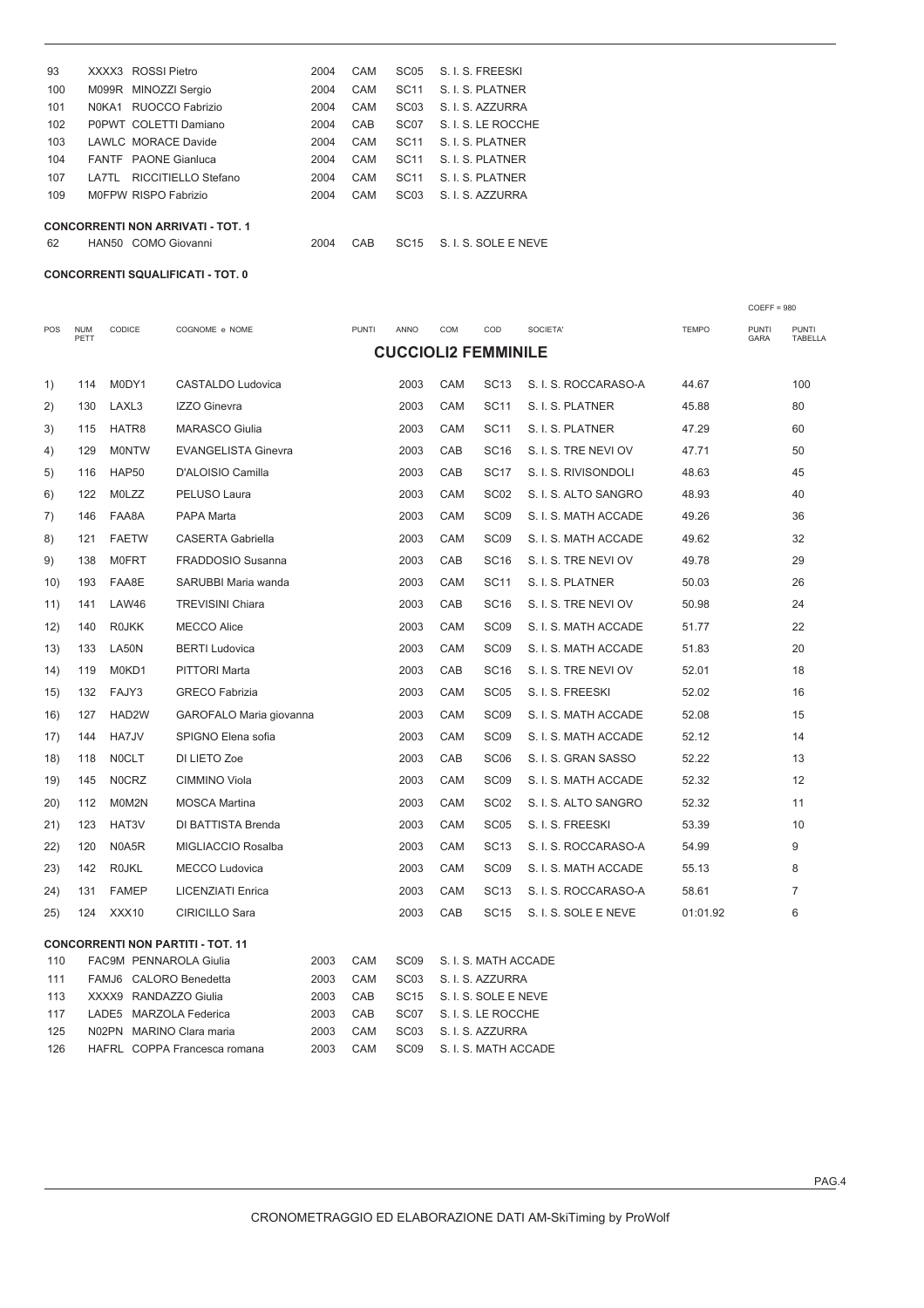| 128 | POTTR DEL ROSSO Alessandra | 2003 | CAM | SC02 S. I. S. ALTO SANGRO |
|-----|----------------------------|------|-----|---------------------------|
| 134 | MOM7J DI BIASE Gabriella   | 2003 | CAM | SC03 S.I.S. AZZURRA       |
| 135 | FAMZD DE CANDIA Vittoria   | 2003 | CAM | SC11 S.I.S. PLATNER       |
| 139 | LAARF TODISCO Ludovica     | 2003 | CAM | SC11 S.I.S. PLATNER       |
| 143 | P0ZA3 BRAGALONE Aurora     | 2003 | CAB | SC16 S. I. S. TRE NEVIOV  |

### **CONCORRENTI NON ARRIVATI - TOT. 0**

|       | <b>CONCORRENTI SQUALIFICATI - TOT. 2</b> |      |     |                                    |         |
|-------|------------------------------------------|------|-----|------------------------------------|---------|
| 136   | M02TL BOCHICCHIO Sveva                   | 2003 | CAM | SC05 S.I.S. FREESKI                | Porta 4 |
| - 137 | MOLD1 ABBATE Martina                     |      | CAM | SC13 S. I. S. ROCCARASO-A Porta 11 |         |

| POS  | <b>NUM</b><br>PETT | CODICE       | COGNOME e NOME                           | <b>PUNTI</b> | ANNO                      | COM        | COD                  | SOCIETA'             | <b>TEMPO</b> | <b>PUNTI</b><br>GARA | <b>PUNTI</b><br>TABELLA |
|------|--------------------|--------------|------------------------------------------|--------------|---------------------------|------------|----------------------|----------------------|--------------|----------------------|-------------------------|
|      |                    |              |                                          |              | <b>CUCCIOLI2 MASCHILE</b> |            |                      |                      |              |                      |                         |
| 1)   | 158                | FAC47        | <b>MINUCCI Alberto</b>                   |              | 2003                      | CAM        | <b>SC11</b>          | S. I. S. PLATNER     | 44.84        |                      | 100                     |
| 2)   | 157                | <b>MONXD</b> | <b>RAINALDI Tommaso</b>                  |              | 2003                      | CAB        | SC <sub>06</sub>     | S. I. S. GRAN SASSO  | 45.25        |                      | 80                      |
| 3)   | 156                | HAN86        | RAMICONE Paolo                           |              | 2003                      | CAM        | <b>SC13</b>          | S. I. S. ROCCARASO-A | 45.71        |                      | 60                      |
| 4)   | 164                | <b>FAAYH</b> | <b>CAPUTO Fabrizio</b>                   |              | 2003                      | <b>CAM</b> | <b>SC13</b>          | S. I. S. ROCCARASO-A | 46.01        |                      | 50                      |
| 5)   | 153                | P0WA9        | <b>DI NATALE Gabriele</b>                |              | 2003                      | CAM        | <b>SC13</b>          | S. I. S. ROCCARASO-A | 46.19        |                      | 45                      |
| 6)   | 147                | LANDL        | COLANGELO Luigi                          |              | 2003                      | CAB        | <b>SC17</b>          | S. I. S. RIVISONDOLI | 46.82        |                      | 40                      |
| 7)   | 178                | LAWL7        | <b>FERRARO Alessandro</b>                |              | 2003                      | CAM        | <b>SC11</b>          | S. I. S. PLATNER     | 46.85        |                      | 36                      |
| 8)   | 184                | M05ZL        | <b>LARDINELLI BECCI Francesco</b>        |              | 2003                      | CAM        | <b>SC11</b>          | S. I. S. PLATNER     | 46.92        |                      | 32                      |
| 9)   | 162                | MOJL1        | <b>VALENTINI Dario</b>                   |              | 2003                      | CAB        | <b>SC17</b>          | S. I. S. RIVISONDOLI | 47.38        |                      | 29                      |
| 10)  | 172                | N0CPF        | <b>FASULO Giorgio</b>                    |              | 2003                      | CAB        | SC <sub>06</sub>     | S. I. S. GRAN SASSO  | 48.16        |                      | 26                      |
| 11)  | 180                | <b>HARZP</b> | <b>CASCINI Francesco</b>                 |              | 2003                      | CAM        | <b>SC13</b>          | S. I. S. ROCCARASO-A | 48.53        |                      | 24                      |
| 12)  | 186                | M09L3        | DI DONATO Emidio                         |              | 2003                      | CAB        | <b>SC17</b>          | S. I. S. RIVISONDOLI | 48.71        |                      | 22                      |
| 13)  | 154                | <b>LAEKL</b> | <b>BARBAGALLO Francesco</b>              |              | 2003                      | CAM        | SC <sub>09</sub>     | S. I. S. MATH ACCADE | 48.78        |                      | 20                      |
| (14) | 179                | HAT3W        | PACELLA Mariogabriele                    |              | 2003                      | CAB        | <b>SC17</b>          | S. I. S. RIVISONDOLI | 48.85        |                      | 18                      |
| 15)  | 152                | MOL1Z        | DI PAOLA Emanuele francesco m            |              | 2003                      | CAB        | SC <sub>01</sub>     | S. I. S. 2000-OVINDO | 48.98        |                      | 16                      |
| 16)  | 149                | HAD7R        | <b>CETRONE Giorgio</b>                   |              | 2003                      | CAB        | <b>SC14</b>          | S. I. S. SCANNO      | 49.21        |                      | 15                      |
| 17)  | 187                | <b>FAMEZ</b> | <b>LANDI Luca</b>                        |              | 2003                      | CAM        | <b>SC11</b>          | S. I. S. PLATNER     | 49.53        |                      | 14                      |
| 18)  | 161                | M0LX8        | POLCARI Pierluigi                        |              | 2003                      | CAM        | SC <sub>03</sub>     | S. I. S. AZZURRA     | 49.81        |                      | 13                      |
| 19)  | 151                | <b>ROMTC</b> | <b>ARNAUDO Filippo</b>                   |              | 2003                      | CAB        | <b>SC16</b>          | S. I. S. TRE NEVI OV | 49.85        |                      | 12                      |
| 20)  | 176                | LADE6        | <b>COLAIUDA Daniel</b>                   |              | 2003                      | CAB        | SC07                 | S. I. S. LE ROCCHE   | 50.09        |                      | 11                      |
| 21)  | 166                | <b>HARTR</b> | PANZA Pierluca                           |              | 2003                      | CAM        | <b>SC11</b>          | S. I. S. PLATNER     | 50.30        |                      | 10                      |
| 22)  | 169                | <b>NOFCX</b> | DI PASQUALE Valerio                      |              | 2003                      | CAM        | <b>SC13</b>          | S. I. S. ROCCARASO-A | 50.43        |                      | 9                       |
| 23)  | 173                | N0CLZ        | <b>CARNASSALE Emanuele</b>               |              | 2003                      | CAB        | <b>SC16</b>          | S. I. S. TRE NEVI OV | 50.71        |                      | 8                       |
| 24)  | 177                | LAT33        | D'ALTORIO Sergio                         |              | 2003                      | CAM        | <b>SC13</b>          | S. I. S. ROCCARASO-A | 51.03        |                      | $\overline{7}$          |
| 25)  | 155                | <b>R0MVY</b> | DI TIZIO Matteo                          |              | 2003                      | CAB        | SC07                 | S. I. S. LE ROCCHE   | 51.82        |                      | 6                       |
| 26)  | 150                | N0CZN        | <b>VEROLI Luca</b>                       |              | 2003                      | CAB        | SC <sub>01</sub>     | S. I. S. 2000-OVINDO | 52.15        |                      | 5                       |
| 27)  | 182                | <b>HAFRE</b> | NAPOLITANO Matteo                        |              | 2003                      | CAM        | <b>SC13</b>          | S. I. S. ROCCARASO-A | 52.28        |                      | 4                       |
| 28)  | 170                | <b>R0MRD</b> | <b>STEFONI Gabriele</b>                  |              | 2003                      | CAB        | SC07                 | S. I. S. LE ROCCHE   | 52.36        |                      | 3                       |
| 29)  | 189                | <b>HA7TY</b> | MIGLIAROTTI Luigi                        |              | 2003                      | CAM        | <b>SC11</b>          | S. I. S. PLATNER     | 54.25        |                      | $\overline{2}$          |
| 30)  | 185                | XXXX5        | ROSATO Giovanni                          |              | 2003                      | CAM        | <b>SC13</b>          | S. I. S. ROCCARASO-A | 55.13        |                      | $\mathbf{1}$            |
| 31)  | 167                | N0KX6        | <b>IUOZZO Federico</b>                   |              | 2003                      | CAB        | SC <sub>01</sub>     | S. I. S. 2000-OVINDO | 57.61        |                      | $\overline{0}$          |
|      |                    |              | <b>CONCORRENTI NON PARTITI - TOT. 14</b> |              |                           |            |                      |                      |              |                      |                         |
| 148  |                    |              | 2003<br>T0DNY CAMPAGNANO Dario           | CAB          | <b>SC15</b>               |            | S. I. S. SOLE E NEVE |                      |              |                      |                         |

COEFF = 980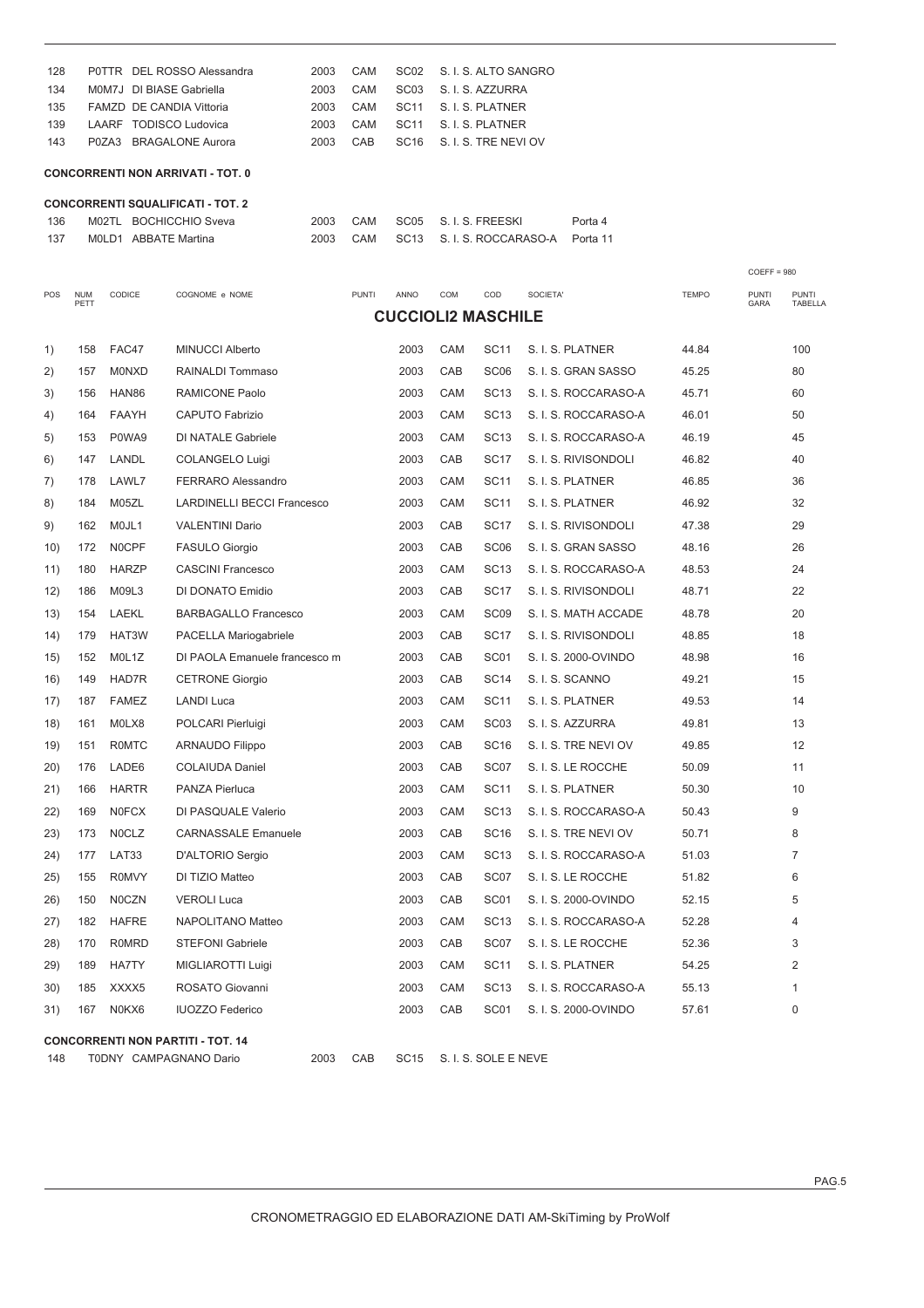| 159 |              | RORWC DE SIMONE Gerardo                  | 2003 | CAB        | <b>SC12</b>      | S. I. S. RIVISONDOLI |
|-----|--------------|------------------------------------------|------|------------|------------------|----------------------|
| 160 |              | <b>HAM9W SPALLONE Stefano</b>            | 2003 | CAB        | <b>SC14</b>      | S. I. S. SCANNO      |
| 163 |              | T0D8K CARDINALE Giovanni                 | 2003 | CAB        | <b>SC12</b>      | S. I. S. RIVISONDOLI |
| 165 | T0698        | <b>ESPOSITO Gian mario</b>               | 2003 | CAM        | SC <sub>03</sub> | S. I. S. AZZURRA     |
| 168 |              | NOCZM ZAURRINI Jacopo                    | 2003 | CAB        | SC <sub>01</sub> | S. I. S. 2000-OVINDO |
| 171 | T0E80        | ANGELILLO Alfredo                        | 2003 | CAB        | <b>SC15</b>      | S. I. S. SOLE E NEVE |
| 174 |              | P0ZAM GRASSI Gianluca                    | 2003 | CAB        | <b>SC14</b>      | S. I. S. SCANNO      |
| 175 | <b>R0HFJ</b> | CAMPAGNOLA Paolo pasquale                | 2003 | <b>CAM</b> | SC <sub>03</sub> | S. I. S. AZZURRA     |
| 181 | P0Y21        | ROSSI Lorenzo                            | 2003 | CAB        | SC <sub>01</sub> | S. I. S. 2000-OVINDO |
| 188 |              | HACJ2 CACCAVALE Luigi                    | 2003 | <b>CAM</b> | SC <sub>11</sub> | S. I. S. PLATNER     |
| 190 | LA80T        | ALOSCHI Antonio                          | 2003 | CAM        | SC <sub>11</sub> | S. I. S. PLATNER     |
| 191 |              | ROCMX SEPE Alessandro                    | 2003 | CAM        | <b>SC11</b>      | S. I. S. PLATNER     |
| 192 |              | <b>FAMDE LEONE Federico</b>              | 2003 | CAM        | SC <sub>11</sub> | S. I. S. PLATNER     |
|     |              | <b>CONCORRENTI NON ARRIVATI - TOT. 0</b> |      |            |                  |                      |

#### **CONCORRENTI SQUALIFICATI - TOT. 1**

| 183 |  | P0N5X CUOMO Mario |  |  |  | 2003 CAM SC03 S.I.S. AZZURRA | Porta 7 |
|-----|--|-------------------|--|--|--|------------------------------|---------|
|-----|--|-------------------|--|--|--|------------------------------|---------|

LA GIURIA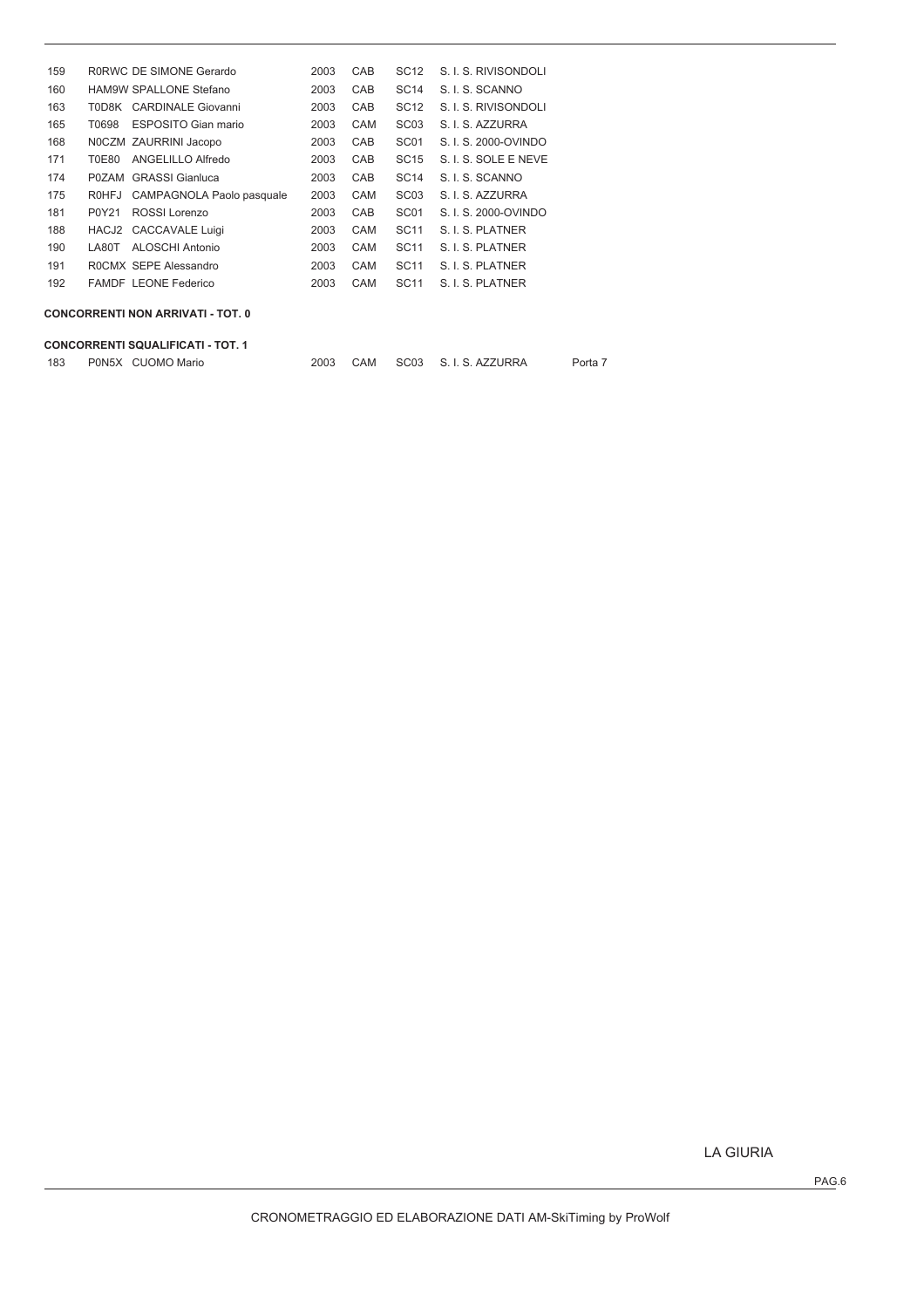





Pagina 1/4

# 38 GRANPREMIO GIOVANISSIMI 2015

### **SCUOLA SCI ALTO SANGRO**

**Slalom Gigante** 

**Classifica** 

**UFFICIALE** 

Data: 09/03/2015

38 GRANPREMIO GIOVANISSIMI 2015<br>Soc. Organizzatrice: SCUOLA SCI ALTO SANGRO-R Località: ROCCARASO Aremogna

Gara Cal. Fed. o Reg. N.: 99

|                | Giuria                          |                                                                                          |                                                                                           |              |                                      |                            | Dati Tecnici                                                                                                                 |                                                    |              |                |                |
|----------------|---------------------------------|------------------------------------------------------------------------------------------|-------------------------------------------------------------------------------------------|--------------|--------------------------------------|----------------------------|------------------------------------------------------------------------------------------------------------------------------|----------------------------------------------------|--------------|----------------|----------------|
|                |                                 |                                                                                          |                                                                                           |              |                                      |                            |                                                                                                                              |                                                    |              |                |                |
|                |                                 | <b>Delegato Tecnico</b><br>Direttore di Gara<br>Giudice di Partenza<br>Giudice di Arrivo | DI PADOVA S.<br>COCCO I.<br>CONTE E.<br>SPAGNAMUSSO R.                                    |              |                                      |                            | <b>Nome Pista</b><br><b>Altitudine Partenza</b><br><b>Altitudine Arrivo</b><br><b>Dislivello</b><br>171 m<br>N. Omologazione | <b>GRAVARE</b><br>1747 m<br>1576 m<br>11/124/CAB/A |              |                |                |
|                | <b>Manche</b>                   |                                                                                          |                                                                                           |              |                                      |                            |                                                                                                                              |                                                    |              |                |                |
|                | <b>Tracciatore</b><br>Apripista | Numero di Porte<br>Orario di Partenza                                                    | DI PADOVA F.<br>A - PALIOTTO E.<br><b>B - MARSILI G.</b><br>C - COSTANZO<br>0(0)<br>10:00 |              |                                      |                            |                                                                                                                              |                                                    |              |                |                |
|                |                                 | Tempo: Coperto                                                                           | Neve: Umida                                                                               |              |                                      | Temperatura Partenza: 1 °C | Temperatura Arrivo: 1 °C                                                                                                     |                                                    |              | Fattore F: 980 |                |
|                |                                 |                                                                                          |                                                                                           |              |                                      |                            | <b>U9 BABY 1 (FEMMINILE)</b>                                                                                                 |                                                    |              |                |                |
|                |                                 | No Codice                                                                                | Nominativo                                                                                | Anno Naz     |                                      | Com Società                |                                                                                                                              | Tempo                                              | Distacco     | Punti Gara     | Punti Tab.     |
| $\mathbf{1}$   |                                 | 216 LAA57                                                                                | <b>SARUBBI CHIARA</b>                                                                     | 2006         | CAM 14                               |                            | <b>SCUOLA PLATNER</b>                                                                                                        | 34.60                                              |              |                | 100            |
| $\overline{2}$ |                                 | 202 M0H6J                                                                                | <b>CASTALDO ADRIANA</b>                                                                   | 2006         | <b>CAM 10</b>                        |                            | SCUOLA ROCCARASO AREMOGN.                                                                                                    | 35.45                                              | 0.85         |                | 80             |
| 3              |                                 | 209 P0PDF                                                                                | <b>TRAMONTANO VIRGINIA</b>                                                                | 2006         | CAB <sub>5</sub>                     |                            | <b>SCUOLA ASSERGI</b>                                                                                                        | 36.06                                              | 1.46         |                | 60             |
| $\overline{4}$ |                                 | 204 MONZL                                                                                | <b>D'ACUNTO MARINA</b>                                                                    | 2006         | <b>CAM 10</b>                        |                            | SCUOLA ROCCARASO AREMOGN.                                                                                                    | 37.45                                              | 2.85         |                | 50             |
| 5              |                                 | 203 RONNH                                                                                | <b>VILLATA FLAMIA</b>                                                                     | 2006         | CAB 11                               |                            | SCUOLA LE ROCCHE                                                                                                             | 37.65                                              | 3.05         |                | 45             |
| 6              | 225                             |                                                                                          | <b>SORIA GIORGIA</b>                                                                      | 2006         |                                      | 10                         | SCUOLA ROCCARASO AREMOGN.                                                                                                    | 37.85                                              | 3.25         |                | 40             |
| $\overline{7}$ |                                 | 212 P0Y1Z                                                                                | <b>BONDE SOFIA</b>                                                                        | 2006         | CAB 11                               |                            | <b>SCUOLA LE ROCCHE</b>                                                                                                      | 38.10                                              | 3.50         |                | 36             |
| 8              |                                 | 222 MODDX                                                                                | <b>FERRARO FRANCESCA</b>                                                                  | 2006         | <b>CAM 14</b>                        |                            | <b>SCUOLA PLATNER</b>                                                                                                        | 38.21                                              | 3.61         |                | 32             |
| 9              |                                 | 231 M0H2V                                                                                | <b>COZZI CATERINA</b>                                                                     | 2006         | CAM 14                               |                            | <b>SCUOLA PLATNER</b>                                                                                                        | 39.09                                              | 4.49         |                | 29             |
| 10             |                                 | 217 M0546                                                                                | <b>LAMBIASE FABRIZIA</b>                                                                  | 2006         | CAM 6                                |                            | <b>SCUOLA MATH ACCADEMY</b>                                                                                                  | 39.81                                              | 5.21         |                | 26             |
| 11             | 208                             | 228 NOEEW                                                                                | <b>MONTORO NIKE</b>                                                                       | 2006<br>2006 | CAM <sub>6</sub><br>CAB <sub>6</sub> |                            | <b>SCUOLA MATH ACCADEMY</b>                                                                                                  | 39.94<br>40.01                                     | 5.34<br>5.41 |                | 24<br>22       |
| 12<br>13       |                                 | 232 ROTDP                                                                                | <b>GRAZIANO GIULIA</b><br><b>MAMMARELLA LETIZIA</b>                                       | 2006         | CAB 11                               |                            | <b>SCUOLA MATH ACCADEMY</b><br><b>SCUOLA LE ROCCHE</b>                                                                       | 40.06                                              | 5.46         |                | 20             |
| 14             |                                 | 207 R0P2W                                                                                | <b>MORGANTE MARTINA</b>                                                                   | 2006         | CAB <sub>9</sub>                     |                            | <b>SCUOLA 3NEVI OVINDOLI</b>                                                                                                 | 40.93                                              | 6.33         |                | 18             |
| 15             | 206                             |                                                                                          | <b>QUADRINI ARIANNA</b>                                                                   | 2006         |                                      | 002                        | <b>SCUOLA EVOLUTION SKI</b>                                                                                                  | 41.42                                              | 6.82         |                | 16             |
| 16             |                                 | 214 R0K32                                                                                | <b>CHIANESE LORENZA VITTORIA</b>                                                          | 2006         | CAM 4                                |                            | <b>SCUOLA FREESKI</b>                                                                                                        | 42.44                                              | 7.84         |                | 15             |
| 17             | 219                             |                                                                                          | <b>VILLA ALESSIA</b>                                                                      | 2006         | CAB 13                               |                            | SCUOLA 2000 OVINDOLI                                                                                                         | 42.61                                              | 8.01         |                | 14             |
| 18             |                                 | 235 NOCLF                                                                                | <b>IANNONE LAURA</b>                                                                      | 2006         | CAM <sub>3</sub>                     |                            | <b>SCUOLA AZZURRA</b>                                                                                                        | 42.65                                              | 8.05         |                | 13             |
| 19             | 210                             |                                                                                          | <b>CIRICILLO LAURA</b>                                                                    | 2006         |                                      | 001                        | <b>SCUOLA SOLE NEVE</b>                                                                                                      | 43.98                                              | 9.38         |                | 12             |
| 20             |                                 | 229 M0K04                                                                                | <b>BORUNI NOEMI</b>                                                                       | 2006         | <b>CAM 10</b>                        |                            | SCUOLA ROCCARASO AREMOGN.                                                                                                    | 44.14                                              | 9.54         |                | 11             |
| 21             | 384                             |                                                                                          | <b>GIANNINI VERONICA</b>                                                                  | 2006         |                                      | 11                         | <b>SCUOLA LE ROCCHE</b>                                                                                                      | 44.28                                              | 9.68         |                | 10             |
| 22             | 224                             |                                                                                          | <b>FARIELLO ROBERTA</b>                                                                   | 2006         | CAM 4                                |                            | <b>SCUOLA FREESKI</b>                                                                                                        | 46.30                                              | 11.70        |                | $\overline{9}$ |
| 23             | 226                             |                                                                                          | <b>FINAMORE MARTINA</b>                                                                   | 2006         |                                      | 002                        | <b>SCUOLA EVOLUTION SKI</b>                                                                                                  | 46.49                                              | 11.89        |                | 8              |
| 24             | 223                             |                                                                                          | <b>BOLANO GIULIA</b>                                                                      | 2006         | CAM <sub>3</sub>                     |                            | <b>SCUOLA AZZURRA</b>                                                                                                        | 49.96                                              | 15.36        |                | $\overline{7}$ |
| 25             | 385                             |                                                                                          | <b>DE GIOVANNI ELENA</b>                                                                  | 2006         |                                      | 10                         | SCUOLA ROCCARASO AREMOGN.                                                                                                    | 52.78                                              | 18.18        |                | 6              |

**ISCRITTI: 38** 

| NON PARTITI: 13 |                                    |      |                   |                           |
|-----------------|------------------------------------|------|-------------------|---------------------------|
| 201 NOK9H       | <b>RUOSI MARCELLA</b>              | 2006 | CAM 12            | SCUOLA ALTOSAGNRO ROCCARA |
| 205 FARFT       | <b>D'ARISTOTILE MARIA VITTORIA</b> | 2006 | CAB <sub>8</sub>  | SCUOLA PASSOLANCIANO      |
| 211             | <b>DE VITA VIOLA</b>               | 2006 | CAB <sub>13</sub> | SCUOLA 2000 OVINDOLI      |
| 213             | <b>MEUCCI LAVINIA</b>              | 2006 | CAB 13            | SCUOLA 2000 OVINDOLI      |
| 215 LAMV5       | <b>CALORO</b> CARLOTTA             | 2006 | CAM <sub>3</sub>  | SCUOLA AZZURRA            |
| 218             | <b>ILLIANO SOFIA</b>               | 2006 | CAM 12            | SCUOLA ALTOSAGNRO ROCCARA |
| 220             | <b>CAMPAGNANO NICOL</b>            | 2006 | 001               | SCUOLA SOLE NEVE          |
|                 |                                    |      |                   |                           |

09-03-2015 / ROCCARASO Aremogna

Elaborazione Dati: ASD SULMOKRON

Federazione Italiana Cronometristi - www.ficr.it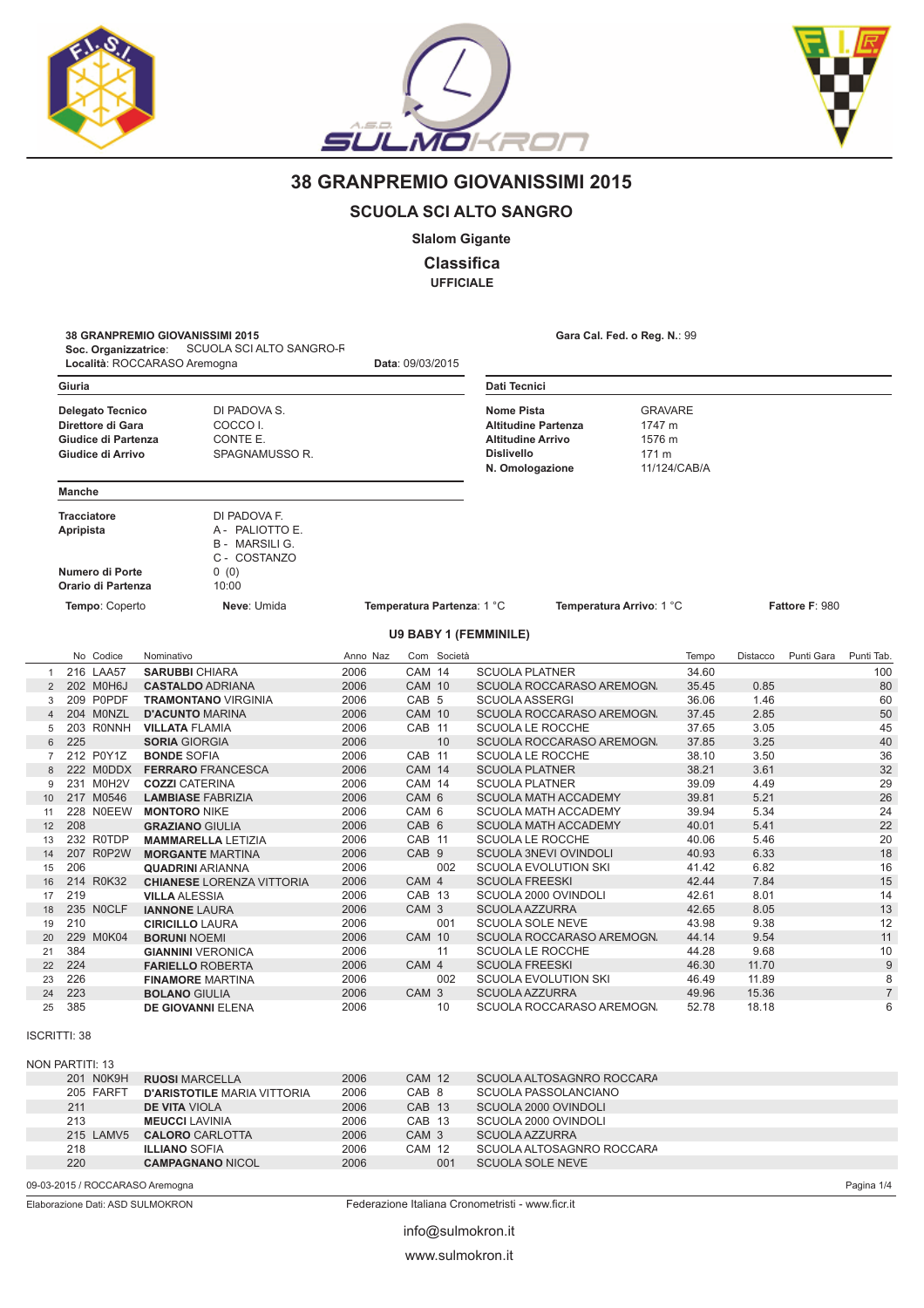# 38 GRANPREMIO GIOVANISSIMI 2015

## **SCUOLA SCI ALTO SANGRO**

**Slalom Gigante** 

**Classifica** 

**UFFICIALE** 

| No Codice | Nominativo                       | Anno Naz | Com Società      |                           | Tempo | Distacco | Punti Gara | Punti Tab. |
|-----------|----------------------------------|----------|------------------|---------------------------|-------|----------|------------|------------|
| 221 N09AA | <b>COPPA LORENZA</b>             | 2006     | CAM 6            | SCUOLA MATH ACCADEMY      |       |          |            |            |
| 227 P0X1H | DE MAFFUTIIS BENEDETTA           | 2006     | CAM 12           | SCUOLA ALTOSAGNRO ROCCARA |       |          |            |            |
| 230 R0HT2 | <b>URZINI GIULIA</b>             | 2006     | CAM 10           | SCUOLA ROCCARASO AREMOGN. |       |          |            |            |
| 233       | <b>ESPOSITO CATERINA</b>         | 2006     | CAM <sub>3</sub> | SCUOLA AZZURRA            |       |          |            |            |
| 234 M0A6V | <b>PIGNATELLI SPINAZZOLA ANN</b> | 2006     | CAM 4            | <b>SCUOLA FREESKI</b>     |       |          |            |            |
| 236 N0A9D | <b>DE LUCA MONIKA</b>            | 2006     | <b>CAM 14</b>    | <b>SCUOLA PLATNER</b>     |       |          |            |            |

NON ARRIVATI: 0

#### SQUALIFICATI: 0

### **U9 BABY 1 (MASCHILE)**

|                | No Codice | Nominativo                     | Anno Naz |                   | Com Società |                             | Tempo   | Distacco | Punti Gara | Punti Tab.     |
|----------------|-----------|--------------------------------|----------|-------------------|-------------|-----------------------------|---------|----------|------------|----------------|
| $\mathbf{1}$   | 244 P0X34 | <b>RIZZO ORAZIO</b>            | 2006     | CAM <sub>6</sub>  |             | <b>SCUOLA MATH ACCADEMY</b> | 34.50   |          |            | 100            |
| $\overline{2}$ | 254 MOADA | <b>VERDE LUCA</b>              | 2006     | <b>CAM 10</b>     |             | SCUOLA ROCCARASO AREMOGN.   | 35.43   | 0.93     |            | 80             |
| 3              | 251 HANRL | <b>ROMANO EDOARDO</b>          | 2006     | <b>CAM 10</b>     |             | SCUOLA ROCCARASO AREMOGN.   | 35.57   | 1.07     |            | 60             |
| $\overline{4}$ | 266 LAPW0 | <b>CASCINI FABRIZIO MARIA</b>  | 2006     | <b>CAM 10</b>     |             | SCUOLA ROCCARASO AREMOGN.   | 35.71   | 1.21     |            | 50             |
| 5              | 237 NOL39 | <b>RUSCITTI GIOVANNI</b>       | 2006     | <b>CAM 10</b>     |             | SCUOLA ROCCARASO AREMOGN.   | 35.96   | 1.46     |            | 45             |
| 6              | 239 P0Y1Y | <b>BONDE NICOLAS</b>           | 2006     | CAB 11            |             | <b>SCUOLA LE ROCCHE</b>     | 36.05   | 1.55     |            | 40             |
| $\overline{7}$ | 264 R0P4E | <b>DI GREGORIO SIMONE</b>      | 2006     | CAB <sub>5</sub>  |             | <b>SCUOLA ASSERGI</b>       | 36.18   | 1.68     |            | 36             |
| 8              | 288 MOMXA | <b>SCHIRRU PIERO</b>           | 2006     | <b>CAM 14</b>     |             | <b>SCUOLA PLATNER</b>       | 36.44   | 1.94     |            | 32             |
| 9              | 273 R0DE5 | <b>COPPOLA GREGORIO MARIA</b>  | 2006     | CAM 14            |             | <b>SCUOLA PLATNER</b>       | 36.81   | 2.31     |            | 29             |
| 10             | 240 N09DJ | <b>BACULO GUSTAVO</b>          | 2006     | CAM <sub>6</sub>  |             | <b>SCUOLA MATH ACCADEMY</b> | 37.00   | 2.50     |            | 26             |
| 11             | 252 N0A50 | <b>SPAGNA MUSSO ANDREA</b>     | 2006     | <b>CAM 12</b>     |             | SCUOLA ALTOSAGNRO ROCCARA   | 37.45   | 2.95     |            | 24             |
| 12             | 245       | <b>D'ANIELLO SALVADOR</b>      | 2006     | CAM <sub>3</sub>  |             | <b>SCUOLA AZZURRA</b>       | 37.48   | 2.98     |            | 22             |
| 13             | 283 NOL34 | <b>OLIVIERO GIANMARCO</b>      | 2006     | CAM 14            |             | <b>SCUOLA PLATNER</b>       | 37.61   | 3.11     |            | 20             |
| 14             | 277 ROHPA | <b>FILIPPINI GIANFILIPPO</b>   | 2006     | CAM <sub>3</sub>  |             | <b>SCUOLA AZZURRA</b>       | 37.71   | 3.21     |            | 18             |
| 15             | 242 P0Y20 | <b>GIOVANNELLI LEONARDO</b>    | 2006     | CAB <sub>13</sub> |             | SCUOLA 2000 OVINDOLI        | 38.13   | 3.63     |            | 16             |
| 16             | 257 LAF36 | <b>NAPOLITANO LUIGI MARIA</b>  | 2006     | <b>CAM 14</b>     |             | <b>SCUOLA PLATNER</b>       | 38.22   | 3.72     |            | 15             |
| 17             | 285 P0RL6 | <b>SILVESTRO GENNARO MARIA</b> | 2006     | <b>CAM 10</b>     |             | SCUOLA ROCCARASO AREMOGN.   | 38.33   | 3.83     |            | 14             |
| 18             | 269 M007K | <b>ASCANIO ENRICO</b>          | 2006     | <b>CAM 14</b>     |             | <b>SCUOLA PLATNER</b>       | 38.97   | 4.47     |            | 13             |
|                | 259 MOLRJ | <b>DI NATALE RICCARDO</b>      | 2006     | CAB <sub>12</sub> |             | SCUOLA ALTOSAGNRO ROCCARA   | 38.97   | 4.47     |            | 13             |
| 20             | 284 MONXE | <b>BRANCACCIO SERGIO</b>       | 2006     | CAM <sub>3</sub>  |             | <b>SCUOLA AZZURRA</b>       | 39.47   | 4.97     |            | 11             |
| 21             | 290 M0EX8 | <b>QUARANTA ALESSANDRO</b>     | 2006     | <b>CAM 14</b>     |             | <b>SCUOLA PLATNER</b>       | 39.78   | 5.28     |            | 10             |
| 22             | 260 P0W40 | <b>CANTALUPO MASSIMO</b>       | 2006     | <b>CAM 10</b>     |             | SCUOLA ROCCARASO AREMOGN    | 40.37   | 5.87     |            | 9              |
| 23             | 249 P0XC0 | <b>COLARIETI FILIPPO</b>       | 2006     | CAM <sub>3</sub>  |             | <b>SCUOLA AZZURRA</b>       | 41.21   | 6.71     |            | 8              |
| 24             | 272       | <b>TROIANO CARLO</b>           | 2006     | <b>CAM 10</b>     |             | SCUOLA ROCCARASO AREMOGN    | 41.32   | 6.82     |            | $\overline{7}$ |
| 25             | 246 N09YC | <b>D'ANNA CHRISTIAN</b>        | 2006     | CAM 4             |             | <b>SCUOLA FREESKI</b>       | 41.41   | 6.91     |            | 6              |
| 26             | 253       | <b>DI NELLA STEFANO</b>        | 2006     |                   | 002         | <b>SCUOLA EVOLUTION SKI</b> | 41.50   | 7.00     |            | 5              |
| 27             | 238 MODXA | <b>LIMATOLA FILIPPO GUIDO</b>  | 2006     | CAM 14            |             | <b>SCUOLA PLATNER</b>       | 42.42   | 7.92     |            | 4              |
| 28             | 287 MOENZ | DE CESARE ENRICO               | 2006     | CAM <sub>3</sub>  |             | SCUOLA AZZURRA              | 42.53   | 8.03     |            | 3              |
| 29             | 282 T0D6P | <b>IARUSSI ALESSANDRO</b>      | 2006     | CAM 10            |             | SCUOLA ROCCARASO AREMOGN.   | 42.85   | 8.35     |            | $\overline{2}$ |
| 30             | 270 R0RVZ | <b>LOMOLINO NICHOLAS</b>       | 2006     | <b>CAM 12</b>     |             | SCUOLA ALTOSAGNRO ROCCARA   | 43.65   | 9.15     |            | $\mathbf{1}$   |
| 31             | 280 R0RW9 | <b>ELIA MICHELE</b>            | 2006     | CAM 10            |             | SCUOLA ROCCARASO AREMOGN.   | 43.93   | 9.43     |            |                |
| 32             | 286 R0JR3 | <b>FIORE RICCARDO</b>          | 2006     | CAM <sub>3</sub>  |             | <b>SCUOLA AZZURRA</b>       | 44.91   | 10.41    |            |                |
| 33             | 247 POWEK | <b>TROZZI MATTEO</b>           | 2006     | CAM 12            |             | SCUOLA ALTOSAGNRO ROCCARA   | 45.75   | 11.25    |            |                |
| 34             | 271       | <b>SANTE MARSILI</b>           | 2006     | <b>CAM 12</b>     |             | SCUOLA ALTOSAGNRO ROCCARA   | 46.61   | 12.11    |            |                |
| 35             | 255       | <b>CICONTE VINCENZO</b>        | 2006     | CAB <sub>13</sub> |             | SCUOLA 2000 OVINDOLI        | 48.19   | 13.69    |            |                |
| 36             | 386       | <b>RAIA VITTORIO</b>           | 2006     |                   | 10          | SCUOLA ROCCARASO AREMOGN.   | 1'03.78 | 29.28    |            |                |
|                |           |                                |          |                   |             |                             |         |          |            |                |

#### **ISCRITTI: 55**

| NON PARTITI: 17 |                                  |      |                  |                             |  |  |  |  |  |  |
|-----------------|----------------------------------|------|------------------|-----------------------------|--|--|--|--|--|--|
| 243             | <b>BIANCO ALESSANDRO</b>         | 2006 | 001              | <b>SCUOLA SOLE NEVE</b>     |  |  |  |  |  |  |
| 248 T0ALM       | <b>PALIOTTO MARIO</b>            | 2006 | CAB <sub>7</sub> | <b>SCUOLA MONTEPRATELLO</b> |  |  |  |  |  |  |
| 250             | <b>CAMPISI ANDREA</b>            | 2006 | CAB 13           | SCUOLA 2000 OVINDOLI        |  |  |  |  |  |  |
| 258 N0H3V       | <b>CESARO PAOLO</b>              | 2006 | CAM <sub>6</sub> | <b>SCUOLA MATH ACCADEMY</b> |  |  |  |  |  |  |
| 261 P0XC4       | <b>DI GIURO LUCA</b>             | 2006 | CAM <sub>3</sub> | SCUOLA AZZURRA              |  |  |  |  |  |  |
| 262 M07Z5       | <b>BARDI SIMONE</b>              | 2006 | <b>CAM 12</b>    | SCUOLA ALTOSAGNRO ROCCARA   |  |  |  |  |  |  |
| 263 N04D2       | <b>TROIANO STEFANO</b>           | 2006 | CAM 6            | SCUOLA MATH ACCADEMY        |  |  |  |  |  |  |
| 265 R0RVP       | <b>ROMITO EDOARDO</b>            | 2006 | CAM 10           | SCUOLA ROCCARASO AREMOGN.   |  |  |  |  |  |  |
| 267 N09DL       | <b>ALOJ FILIPPO MARIA</b>        | 2006 | CAM 6            | SCUOLA MATH ACCADEMY        |  |  |  |  |  |  |
| 268 M01N9       | <b>GENTILE LORENZO</b>           | 2006 | CAM <sub>3</sub> | SCUOLA AZZURRA              |  |  |  |  |  |  |
| 274 P0XC7       | <b>CALVANESE GIORGIO</b>         | 2006 | CAM <sub>3</sub> | SCUOLA AZZURRA              |  |  |  |  |  |  |
| 275             | <b>ILLIANO MATTEO</b>            | 2006 | <b>CAM 12</b>    | SCUOLA ALTOSAGNRO ROCCARA   |  |  |  |  |  |  |
| 276 P0PAL       | <b>CASCONE ANTONIO</b>           | 2006 | CAM 10           | SCUOLA ROCCARASO AREMOGN.   |  |  |  |  |  |  |
| 278 ROCMY       | <b>SEPE RICCARDO</b>             | 2006 | <b>CAM 14</b>    | <b>SCUOLA PLATNER</b>       |  |  |  |  |  |  |
| 279 RORWN       | <b>CIVAI PIETRO</b>              | 2006 | CAM 10           | SCUOLA ROCCARASO AREMOGN.   |  |  |  |  |  |  |
| 281 P0N4X       | <b>ROSSI FILANGIERI</b> GIOVANNI | 2006 | CAM <sub>3</sub> | <b>SCUOLA AZZURRA</b>       |  |  |  |  |  |  |
| 289             | <b>CANDIA MARCO</b>              | 2006 | 10               | SCUOLA ROCCARASO AREMOGN.   |  |  |  |  |  |  |

09-03-2015 / ROCCARASO Aremogna

Elaborazione Dati: ASD SULMOKRON

Federazione Italiana Cronometristi - www.ficr.it

Pagina 2/4

info@sulmokron.it www.sulmokron.it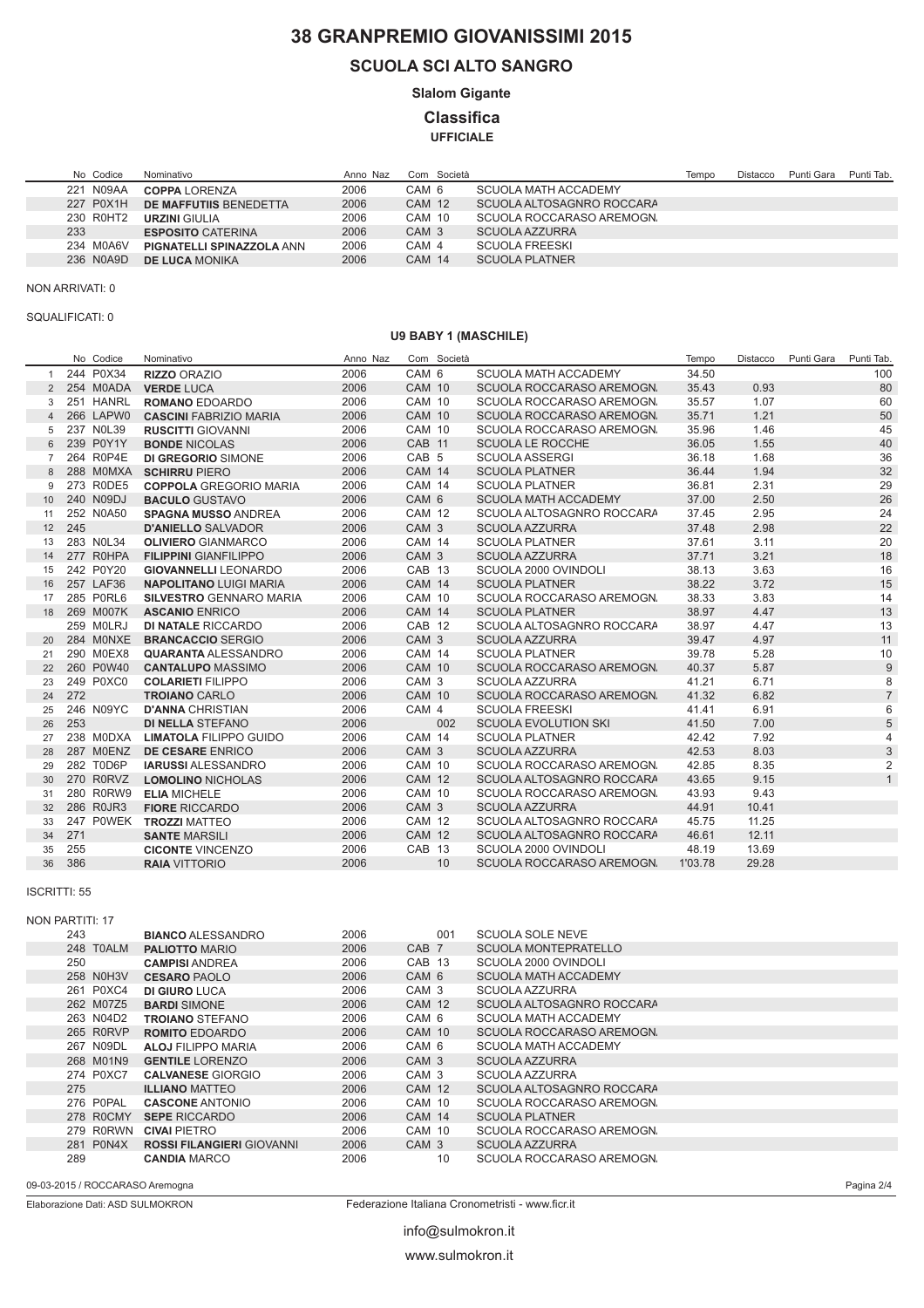# 38 GRANPREMIO GIOVANISSIMI 2015

## **SCUOLA SCI ALTO SANGRO**

**Slalom Gigante** 

**Classifica** 

**UFFICIALE** 

|                       |        | No Codice    | Nominativo                                        | Anno Naz     |                                | Com Società |                                                | Tempo | Distacco | Punti Gara | Punti Tab. |
|-----------------------|--------|--------------|---------------------------------------------------|--------------|--------------------------------|-------------|------------------------------------------------|-------|----------|------------|------------|
|                       |        |              |                                                   |              |                                |             |                                                |       |          |            |            |
| NON ARRIVATI: 2       |        |              |                                                   |              |                                |             |                                                |       |          |            |            |
|                       |        | 241 N01CN    | <b>SBOCCHI SAMUELE</b>                            | 2006         | CAB <sub>5</sub>               |             | <b>SCUOLA ASSERGI</b>                          |       |          |            |            |
|                       | 256    |              | <b>CARRAVETTA FRANCESCO</b>                       | 2006         | CAM 4                          |             | <b>SCUOLA FREESKI</b>                          |       |          |            |            |
|                       |        |              |                                                   |              |                                |             |                                                |       |          |            |            |
| SQUALIFICATI: 0       |        |              |                                                   |              |                                |             |                                                |       |          |            |            |
|                       |        |              |                                                   |              |                                |             | U10 BABY 2 (FEMMINILE)                         |       |          |            |            |
|                       |        | No Codice    | Nominativo                                        | Anno Naz     |                                | Com Società |                                                | Tempo | Distacco | Punti Gara | Punti Tab. |
| $\mathbf{1}$          |        | 293 N0C8E    | <b>DI SABATINO ILARIA</b>                         | 2005         | CAB <sub>5</sub>               |             | <b>SCUOLA ASSERGI</b>                          | 32.88 |          |            | 100        |
| $\overline{2}$        |        | 305 P0NW6    | <b>POMPEI ALICE</b>                               | 2005         | CAB <sub>5</sub>               |             | <b>SCUOLA ASSERGI</b>                          | 36.50 | 3.62     |            | 80         |
| 3                     |        | 314 LAD18    | <b>BIANCO LAVINIA</b>                             | 2005         | CAM <sub>3</sub>               |             | SCUOLA AZZURRA                                 | 36.85 | 3.97     |            | 60         |
| $\overline{4}$        |        | 295 P0XZ2    | <b>PANZA ANNARITA</b>                             | 2005         | <b>CAM 14</b>                  |             | <b>SCUOLA PLATNER</b>                          | 36.92 | 4.04     |            | 50         |
|                       |        | 5 308 LAXL2  | <b>MINUCCI FEDERICA</b>                           | 2005         | <b>CAM 14</b>                  |             | <b>SCUOLA PLATNER</b>                          | 36.95 | 4.07     |            | 45         |
|                       |        | 296 LAXL1    | <b>DE VITA GAIA ROSA</b>                          | 2005         | <b>CAM 10</b>                  |             | SCUOLA ROCCARASO AREMOGN.                      | 36.95 | 4.07     |            | 45         |
| $7^{\circ}$           |        | 298 NOL37    | <b>FONZI FLAMINIA</b>                             | 2005         | <b>CAM 10</b>                  |             | SCUOLA ROCCARASO AREMOGN.                      | 37.22 | 4.34     |            | 36         |
| 8                     | 311    |              | DE GREGORIO MARIA                                 | 2005         | CAM 3                          |             | <b>SCUOLA AZZURRA</b>                          | 37.31 | 4.43     |            | 32         |
| 9                     |        | 300 NOL5P    | <b>FABBIO VITTORIA</b>                            | 2005         | <b>CAM 12</b>                  |             | SCUOLA ALTOSAGNRO ROCCARA                      | 37.43 | 4.55     |            | 29         |
| 10                    |        | 318 NOKET    | <b>RUOSI</b> GIORGIA AZZURRA                      | 2005         | CAM <sub>3</sub>               |             | <b>SCUOLA AZZURRA</b>                          | 37.99 | 5.11     |            | 26         |
| 11                    |        | 291 P0Y0T    | <b>ALFIERI CECILIA</b>                            | 2005         | CAB 13                         |             | SCUOLA 2000 OVINDOLI                           | 38.17 | 5.29     |            | 24         |
| 12                    |        | 315 N0DA4    | <b>D'ACUNTO BEATRICE</b>                          | 2005         | <b>CAM 14</b>                  |             | <b>SCUOLA PLATNER</b>                          | 38.67 | 5.79     |            | 22         |
| 13                    |        | 303 P0X5W    | <b>PALIOTTO GINEVRA</b>                           | 2005         | <b>CAM 12</b>                  |             | SCUOLA ALTOSAGNRO ROCCARA                      | 38.71 | 5.83     |            | 20         |
| 14                    |        | 316 MOLJX    | <b>FURNARI ANNA GABRIELLA</b>                     | 2005         | CAM 3                          |             | <b>SCUOLA AZZURRA</b>                          | 39.19 | 6.31     |            | 18         |
| 15                    |        | 312 LAD19    | <b>LA RUSCA LORENZA</b>                           | 2005         | <b>CAM 14</b>                  |             | <b>SCUOLA PLATNER</b>                          | 40.29 | 7.41     |            | 16         |
| 16                    |        | 310 R0PNE    | <b>PORTA LUCREZIA</b>                             | 2005         | CAB 13                         |             | SCUOLA 2000 OVINDOLI                           | 40.38 | 7.50     |            | 15         |
| 17                    | 380    |              | <b>LICENZIATI FABRIZIA</b>                        | 2005         | CAM <sub>3</sub>               |             | SCUOLA AZZURRA                                 | 40.81 | 7.93     |            | 14         |
| 18                    |        | 292 M0A6L    | <b>BARBAGALLO DIANA</b>                           | 2005         | CAM <sub>6</sub>               |             | <b>SCUOLA MATH ACCADEMY</b>                    | 41.03 | 8.15     |            | 13         |
| 19                    | 321    |              | <b>FLORE FEDERICA</b>                             | 2005         | CAM <sub>3</sub>               |             | SCUOLA AZZURRA                                 | 41.09 | 8.21     |            | 12         |
| 20                    |        | 301 P0V0N    | <b>IMPARATO ARIANNA</b>                           | 2005         | CAB <sub>7</sub>               |             | <b>SCUOLA MONTEPRATELLO</b>                    | 41.31 | 8.43     |            | 11         |
| 21                    | 302    |              | <b>FALCONIO TEODORA</b>                           | 2005         | CAB 4                          |             | <b>SCUOLA FREESKI</b>                          | 41.74 | 8.86     |            | 10         |
|                       | 22 379 |              | <b>BUCCAFUSCA CAROLINA</b>                        | 2005         | CA 4                           |             | <b>SCUOLA FREESKI</b>                          | 42.94 | 10.06    |            | 9          |
| <b>ISCRITTI: 33</b>   |        |              |                                                   |              |                                |             |                                                |       |          |            |            |
| <b>NON PARTITI: 9</b> |        |              |                                                   |              |                                |             |                                                |       |          |            |            |
|                       |        | 294 LAFP7    | <b>PREZIOSI CLAUDIA</b>                           | 2005         | CAM <sub>3</sub>               |             | SCUOLA AZZURRA                                 |       |          |            |            |
|                       |        | 299 P0Y0D    | <b>SILLITTI GIULIA</b>                            | 2005         | CAB 13                         |             | SCUOLA 2000 OVINDOLI                           |       |          |            |            |
|                       |        | 306 M0HJ6    | <b>PAOLUCCI DARIA</b>                             | 2005         | <b>CAM 10</b>                  |             | SCUOLA ROCCARASO AREMOGN.                      |       |          |            |            |
|                       | 307    |              | <b>FOLGERIO CLELIA</b>                            | 2005         | CAB 13                         |             | SCUOLA 2000 OVINDOLI                           |       |          |            |            |
|                       |        | 309 LA816    | <b>CARBONE ALESSIA</b>                            | 2005         | CAM 6                          |             | <b>SCUOLA MATH ACCADEMY</b>                    |       |          |            |            |
|                       | 313    | 317 M09A3    | <b>BRANCA MATILDE</b>                             | 2005         | CAB 13                         |             | SCUOLA 2000 OVINDOLI                           |       |          |            |            |
|                       |        | 319 P0WA8    | <b>MANCONE GIULIA</b>                             | 2005<br>2005 | <b>CAM 14</b><br><b>CAM 14</b> |             | <b>SCUOLA PLATNER</b><br><b>SCUOLA PLATNER</b> |       |          |            |            |
|                       |        | 320 N09CH    | <b>ROSAPANE LUCREZIA</b><br><b>RUSSO ANGELICA</b> | 2005         | <b>CAM 14</b>                  |             | <b>SCUOLA PLATNER</b>                          |       |          |            |            |
|                       |        |              |                                                   |              |                                |             |                                                |       |          |            |            |
| NON ARRIVATI: 1       |        |              |                                                   |              |                                |             |                                                |       |          |            |            |
|                       |        |              | 297 ROMTD ARNAUDO CATERINA                        | 2005         | CAB <sub>9</sub>               |             | <b>SCUOLA 3NEVI OVINDOLI</b>                   |       |          |            |            |
|                       |        |              |                                                   |              |                                |             |                                                |       |          |            |            |
| SQUALIFICATI: 1       |        |              |                                                   |              |                                |             |                                                |       |          |            |            |
|                       | 304    |              | <b>CALOCCHIA GIULIA</b>                           | 2005         | CAB <sub>9</sub>               |             | SCUOLA 3NEVI OVINDOLI                          |       | Porta 17 |            |            |
|                       |        |              |                                                   |              |                                |             |                                                |       |          |            |            |
|                       |        |              |                                                   |              |                                |             | <b>U10 BABY 2 (MASCHILE)</b>                   |       |          |            |            |
|                       |        | No Codice    | Nominativo                                        | Anno Naz     |                                | Com Società |                                                | Tempo | Distacco | Punti Gara | Punti Tab. |
| $\mathbf{1}$          | 330    |              | DE POLIS FEDERICO                                 | 2005         | CAB 11                         |             | <b>SCUOLA LE ROCCHE</b>                        | 34.06 |          |            | 100        |
| $\overline{2}$        |        | 369 LAVX1    | <b>BERARDINONE ALESSANDRO</b>                     | 2005         | <b>CAM 14</b>                  |             | <b>SCUOLA PLATNER</b>                          | 34.61 | 0.55     |            | 80         |
| $\mathbf{3}$          |        | 324 M09L1    | <b>DI DONATO PAOLO</b>                            | 2005         | <b>CAM 10</b>                  |             | SCUOLA ROCCARASO AREMOGN.                      | 34.75 | 0.69     |            | 60         |
| 4                     |        | 328 M0C6K    | <b>DELLA PENNA STEFANO</b>                        | 2005         | CAM 4                          |             | <b>SCUOLA FREESKI</b>                          | 35.59 | 1.53     |            | 50         |
| 5                     |        | 327 PZY10    | <b>PIRAS TOMMASO</b>                              | 2005         | CAB 13                         |             | SCUOLA 2000 OVINDOLI                           | 35.78 | 1.72     |            | 45         |
| 6                     |        | 359 P0PWJ    | <b>QUARTO ANTONIO</b>                             | 2005         | <b>CAM 14</b>                  |             | <b>SCUOLA PLATNER</b>                          | 35.86 | 1.80     |            | 40         |
| $7\overline{ }$       | 323    |              | <b>BERTI ANDREA</b>                               | 2005         | CAM 6                          |             | <b>SCUOLA MATH ACCADEMY</b>                    | 35.96 | 1.90     |            | $36\,$     |
| 8                     |        | 333 P0PDH    | <b>MICCO' MATTIA</b>                              | 2005         | CAB <sub>9</sub>               |             | SCUOLA 3NEVI OVINDOLI                          | 36.22 | 2.16     |            | 32         |
| 9                     |        | 322 P0Y11    | <b>GRIGNANI EDOARDO VALERIO</b>                   | 2005         | CAB 13                         |             | SCUOLA 2000 OVINDOLI                           | 36.48 | 2.42     |            | 29         |
| 10                    |        | 347 P0VZX    | <b>GORI GIOVANNI</b>                              | 2005         | CAB 13                         |             | SCUOLA 2000 OVINDOLI                           | 36.53 | 2.47     |            | 26         |
| 11                    |        | 329 HAVT9    | LE DONNE LUCA                                     | 2005         | <b>CAM 10</b>                  |             | SCUOLA ROCCARASO AREMOGN.                      | 36.66 | 2.60     |            | 24         |
| 12                    | 331    |              | <b>FINAMORE PIERGIORGIO</b>                       | 2005         |                                | 002         | <b>SCUOLA EVOLUTION SKI</b>                    | 36.81 | 2.75     |            | 22         |
| 13                    | 383    |              | <b>CERCHIAI GIULIO</b>                            | 2005         |                                | 14          | <b>SCUOLA PLATNER</b>                          | 36.89 | 2.83     |            | 20         |
| 14                    |        | 372 R0PWL    | <b>PERILLI ANDREA</b>                             | 2005         | CAB 13                         |             | SCUOLA 2000 OVINDOLI                           | 37.08 | 3.02     |            | 18         |
|                       |        | 353 RODFL    | DE CESARE NICOLO'                                 | 2005         | CAB 13                         |             | SCUOLA 2000 OVINDOLI                           | 37.08 | 3.02     |            | 18         |
| 16                    |        | 342 LA80N    | <b>MINERVINI GIULIO</b>                           | 2005         | CAM 14                         |             | <b>SCUOLA PLATNER</b>                          | 37.10 | 3.04     |            | 15         |
|                       |        | 17 374 M06J4 | <b>CANTALAMESSA ANTONIO</b>                       | 2005         | <b>CAM 14</b>                  |             | <b>SCUOLA PLATNER</b>                          | 37.28 | 3.22     |            | 14         |
|                       |        |              | 09-03-2015 / ROCCARASO Aremogna                   |              |                                |             |                                                |       |          |            | Pagina 3/4 |
|                       |        |              |                                                   |              |                                |             |                                                |       |          |            |            |

Elaborazione Dati: ASD SULMOKRON

Federazione Italiana Cronometristi - www.ficr.it

info@sulmokron.it

www.sulmokron.it